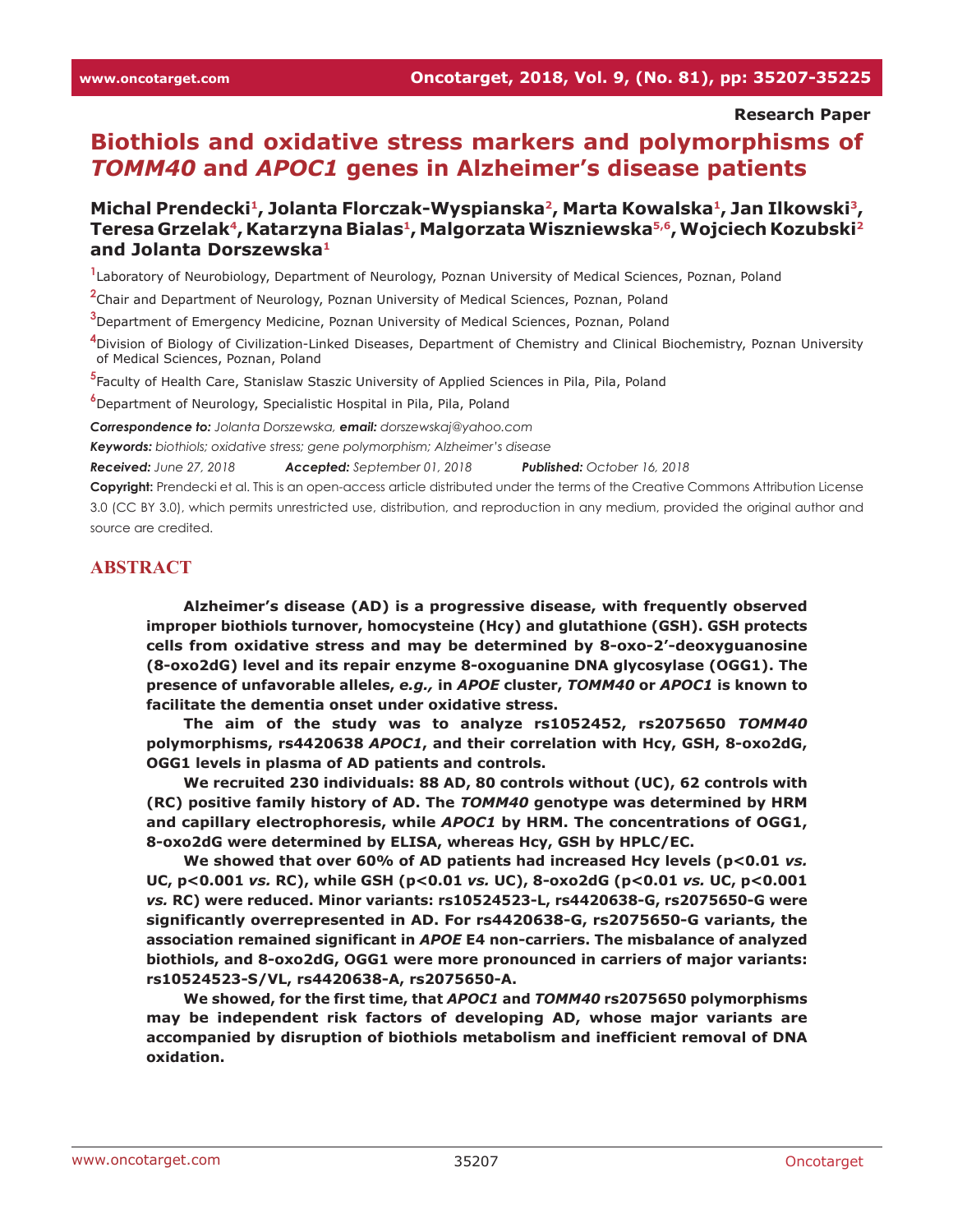## **INTRODUCTION**

Alzheimer's disease (AD) is a progressive neurodegenerative disease and a major cause of dementia in adults over 60 years of age, affecting cognitive functions of nearly 24 million patients worldwide [1].

The AD occurs in two forms: familial and sporadic AD [2]. The latter is typical for aging population, and is caused by both, genetic (70%) [3] and environmental (30%) [4] factors. Currently, the pathomechanism of AD is explained in multiple pathways, including dysregulation of the interaction network between the production, clearance, and aggregation of amyloid  $β$  (A $β$ ), a central player in an Aβ cascade hypothesis. This phenomenon may occur more often in individuals with rare variants in genes associated with metabolism of Aβ and cholesterol turnover, located on chromosome 19, in *APOE* gene cluster. The *APOE* gene polymorphisms have been extensively studied, and the emerging research focuses on other genes in the immediate vicinity of the *APOE* gene, *i.e., TOMM40* and *APOC1, APOC2, APOC4* [5–7].

The *APOC2* and *APOC4* are understudied with the last publication for *APOC2* from 2011 and with only a single work for *APOC4* by Cervantes *et al.* [7], who have obtained insignificant results after statistics adjustment. Above genes represent rather modest odds ratios (OR) values for AD [0.82-1.20]. In turn, the *APOC1* gene locus has been reported to house multiple changes deciphered using the long-range sequencing in Caucasians: rs445925, rs59325138, rs390082, rs4420638, rs4803770. These variants exhibit moderate OR values, except rs4420638 (OR=3.46; hereafter *APOC1*'638), which is located 14 kb adjacent to *APOC1* gene [7–9]. The *APOC1* gene encodes apolipoprotein C1, a key regulator of the metabolism of high-density and very-low density lipoproteins [10], and may be associated with cognitive impairment in Chinese [11]. The frequency of '638 single nucleotide polymorphism (SNP) in Polish AD patients has not been studied yet.

From the 5'end, the *APOE* gene neighbors with *TOMM40* gene, containing multiple genetic variants described by using the long-range sequencing: N1, rs11556510, rs184017, rs157580, rs2075650, rs157581, rs34095326, rs11556505, rs157582, rs59007384, rs77301115, rs8106922, N5, rs73052321, rs741780, rs405697, rs10119 [7]. Most of these variants are located deep in intronic sequences and should have little effect on splicing machinery, except rs2075650 (hereafter *TOMM40*'650), which sits just 31bp from exon junction [12]. The reported OR for this SNP is 2.94 [CI 2.31-3.74], and minor allele frequency is 0.214 [7]. The association of *TOMM40*'650 with AD has been confirmed by two independent mataanalyses [13, 14]. Moreover, aside AD, the '650 SNP was shown to be associated with a decreased delayed recall score in persons above 60 years of age [15]. For Polish population, no data has been reported to date.

Another frequently studied variant in *TOMM40* is a highly polymorphic poly-T fragment in the intron 6, rs10524523 (hereafter '523), with differing number of deoxythymidine repeats. Three "alleles" of '523 polymorphism have been described: Short  $(S, \leq 19 T)$ , Long (L, 20-29 T) and Very Long (VL,  $\geq 30$  T) with ability to impact the age of onset (AOO) of AD, as well as the brain structure and cognitive functions [16–26]. The effect of '523 polymorphism on AOO of Polish AD patients has been analyzed only in one study [24], which did not correlate this SNP with other variants in *APOE* cluster beside E2/E3/E4. The *TOMM40* gene encodes translocase of the outer mitochondrial membrane homolog 40 (TOM40). In AD, TOM40 channels may be blocked by Aβ, and this enables Aβ to enter the mitochondria, and the accumulation of Aβ in mitochondria leads to the overproduction of reactive oxygen species (ROS) [27, 28]. The accumulation of ROS might be regulated by natural antioxidants, including glutathione (GSH).

The GSH in mitochondria (mtGSH) inhibits intramitochondrial proteins form entering the cytoplasm and inducing the cell death machinery. The mtGSH forms an alternative pool to cytoplasmic GSH and requires specific carriers to enter the mitochondria, such as TOM40 [29]. The blockade and underexpression of TOM40 lead to an impaired penetration of GSH into the mitochondria, which in turn causes the excessive ROS production, mitochondrial failure and releasing of caspases – the apoptosis inducers, contributing to progressive neuronal loss and the onset of dementia [30]. Moreover, in the course of the several neurodegenerative diseases, including AD, the GSH concentration may be decreased. Hence the GSH has been proposed as a biomarker for diagnosis of neurodegenerative diseases, and promising target of future therapies [31]. Especially helpful would seem the increasing of the mtGSH pool, due to its protective role to the mitochondria [32].

The regulation of mtGSH may also be misbalanced by the accumulation of homocysteine (Hcy), a metabolite of methionine (Met) [33]. Furthermore, the high concentration of Hcy would impede production of GSH, since 50% is metabolized back to Met, and the rest to cysteine (Cys), subsequently used for GSH synthesis [34]. Hey may directly inhibit the mtGSH pool renewal, exhibiting pronounced toxicity to isolated rodent hippocampal mitochondria. Moreover, numerous studies have confirmed the increased plasma concentration of Hcy as a risk factor of developing dementia and vascular diseases [35].

The high levels of Hcy (hyperhomocysteinemia, HHcy) may result in increased production of ROS in mitochondria, followed by formation of 8-oxo-2' deoxyguanosine (8-oxo2dG). The accumulation of 8-oxo2dG in the DNA arises early the course of AD, and may advance with disease progression [36]. The concentration of 8-oxo2dG is elevated in the brain cells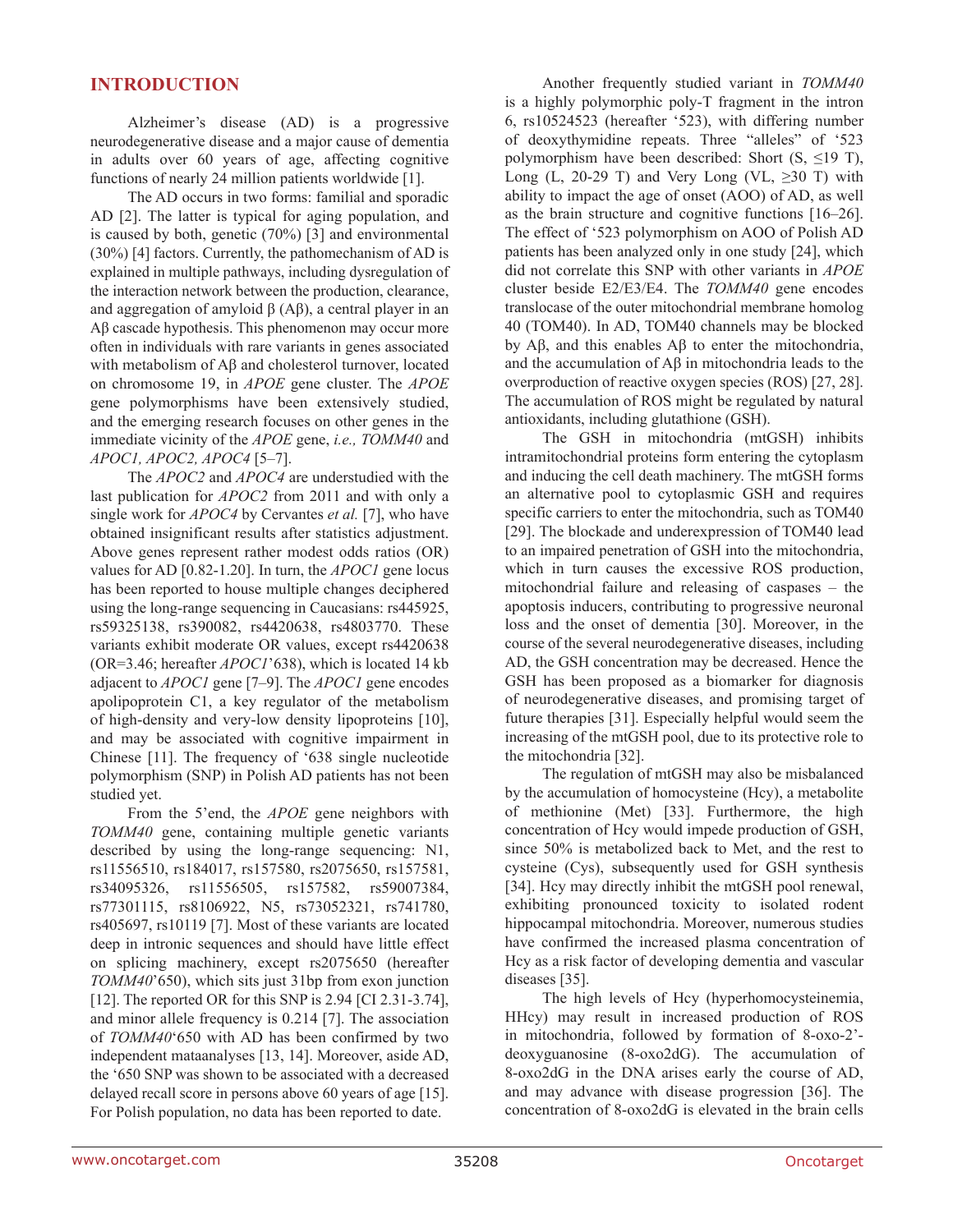as well as in the DNA of peripheral lymphocytes or serum of AD patients [37]. The presence of 8-oxo2dG in DNA during replication may lead to inordinate base pairing, causing somatic mutations and loose of genes functions in up to 14% of events [38]. In order to prevent mispairing, the 8-oxo2dG is removed from DNA by a repair enzyme: 8-oxoguanine DNA glycosylase (OGG1), a protein associated with base excision repair (BER) system, depending on removal of modified nucleotides from DNA before replication and fixation of the mutation [39]. The concentration of OGG1 in serum and lymphocytes isolated from AD patients may be decreased in the course of the disease [37, 40], and the mRNA expression of certain isoforms of *OGG1* are significantly dysregulated in AD, and therefore may impede the OGG1 function and serve as AD biomarker [41].

Importantly, the OGG1 enzyme similarly to GSH requires TOM40 machinery to enter the mitochondria. According to the literature, the *TOMM40*'523 poly-T variants may influence the amount of TOM40 and hence affect the regulation of oxidative damage scavengers and repair mechanisms [42–45]. The physiological level of OGG1 and GSH may protect the cell against oxidative damage, and affect the onset and progression of AD. It seems that the oxidative stress in AD may be associated with genes in *APOE* cluster, which may undergo expression regulation by PPARγ [46], a transcription factor associated with a reduction of oxidative stress in mitochondria [47].

In turn, the involvement of *APOC1*'638 and *TOMM40*'650 SNPs in the generation of oxidative stress in AD remains unknown. There is also no information on how each of these variants influences the level of biochemical factors associated with oxidative stress in AD.

The aim of the study was to analyze the plasma concentration of biothiols: Hcy, GSH as well as the concentration of a product of oxidative DNA damage: 8-oxo2dG, and the concentration of the OGG1, a repair enzyme that is able to remove oxidized guanosine from the DNA. Furthermore, we analyzed the correlation between polymorphisms of three loci within *APOE* gene cluster, *i.e.* two located in proximity of *TOMM40*: a polyT length polymorphism in intron 6 ('523) and SNP in intron 2 ('650), as well as SNP adjacent to *APOC1* gene: rs4420638 ('638), and concentration of measured biochemical parameters in AD patients, related and unrelated controls in Polish population.

# **RESULTS**

#### **Biochemical parameters**

Our study has shown a significant increase in Hcy concentration in AD patients as compared to both, UC and RC ( $p<0.01$  and  $p<0.001$ , respectively), as shown in Table 1. The elevated plasma Hcy (hyperhomocysteinemia, Hcy level above 15 μmol/L) we observed in 60.9% AD patients as compared to 34.2% of UC and 32.3% of RC (OR=3.00, 95% CI: 1.53-5.86, p<0.01 and OR=3.27, 95% CI: 1.59- 6.71, p<0.01, Fisher exact test, respectively). The highest median Hcy concentration was observed in persons with possible preclinical AD (mild cognitive impairment, MCI; 24-27 points in MMSE scale; Hcy 20.3 μmol/L) and in AD patients before the pharmacotherapy with common AD drugs (Hcy 22.9 μmol/L, p<0.01 *vs.* UC and p<0.001 *vs.* RC). Subsequently, the lowest median concentration of Hcy was found in AD patients with moderate dementia (11-18 MMSE; Hcy 16.0 μmol/L) or treated with AchEI (donepezil, rivastigmine; Hcy 14.9 μmol/L), the detailed data is shown in Supplementary Tables 1 and 2.

For the biochemical studies, the minimal number of cases to achieve desired sample power (0.800) was estimated for 42 cases by *T* test. Therefore, the number of patients included to the present study provided sufficient sample power (0.9560). Due to the significant differences in Hcy levels in studied groups, affecting other parameters, sample power was not calculated for remaining parameters.

Subsequently, we found that in the plasma of AD patients, the concentration of GSH was significantly reduced as compared with the UC  $(p<0.01)$  and the decrease was close to significant as compared to RC (p=0.0511), as shown in Table 1. Moreover, the level of GSH changed with the progress of the disease (Supplementary Table 1). We observed the lowest median level of GSH in MCI (GSH 691.0 μmol/L) and in severe AD (0-10 MMSE; GSH  $772.0 \mu$ mol/L,  $p<0.05$ *vs.* UC), accompanied by elevated Hcy levels, while the highest GSH was measured in mild and moderate AD (GSH 832.5 μmol/L, p<0.05 *vs.* UC and GSH 822.5 μmol/L, respectively), where Hcy concentrations were less heightened. The change of GSH concentration was significant in the mild and severe AD (p<0.05 *vs.* UC). Subsequently, the AD patients treated with AchEI or AchEI and memantine had lowered median GSH (GSH 772.0 μmol/L, p<0.01 *vs.* UC, p<0.05 *vs.* RC and 755.5 μmol/L), while treatment with memantine alone elevated plasma GSH (GSH 1091.5 μmol/L, *vs.* RC p<0.05; Supplementary Table 2). Additionally, we observed that GSH level was decreased with the duration of AD both lower and over five years (GSH 828.5 and 778.0 μmol/L, p<0.05 *vs.* UC), however with similarly elevated Hcy concentration (p<0.05 *vs.* UC and RC; Supplementary Table 3).

We also assessed the plasma concentration of oxygenated guanosine excised from DNA (8-oxo2dG), and the excising enzyme (OGG1). Our studies indicated a significant reduction of median 8-oxo2dG concentration in AD patients, as compared to UC and RC ( $p<0.01$  and p<0.001, respectively, see Table 1). The decrease was most visible in mild dementia (1.282 ng/mL; p<0.01 *vs.* UC and p<0.001 *vs.* RC; Supplementary Table 1), and was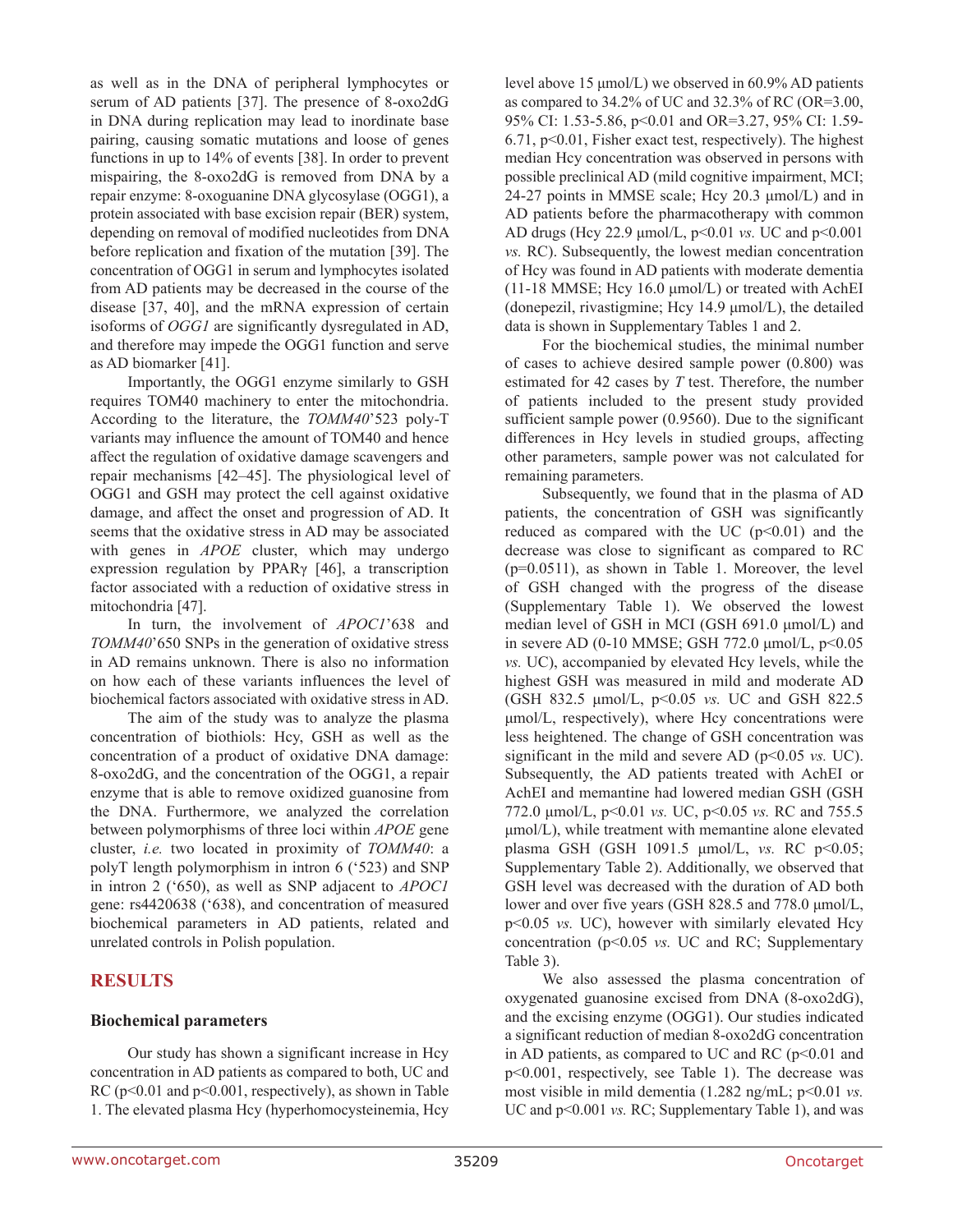| Table 1: The concentration of homocysteine (Hcy), glutathione (GSH), 8-oxo-2'-deoxyguanosine (8-oxo2dG) and  |
|--------------------------------------------------------------------------------------------------------------|
| 8-oxoguanine DNA glycosylase (OGG1) in plasma of Alzheimer's disease (AD) patients and related controls (RC) |
| and unrelated controls (UC)                                                                                  |

| <b>Parameters</b>         | <b>Unrelated</b>                              | <b>Related</b>                  | Alzheimer's                         |                     | p                                                   |                                                      |                                                     |  |  |
|---------------------------|-----------------------------------------------|---------------------------------|-------------------------------------|---------------------|-----------------------------------------------------|------------------------------------------------------|-----------------------------------------------------|--|--|
|                           | controls (UC)                                 | controls<br>(RC)                | disease (AD)                        | AD vs. UC<br>vs. RC | $AD$ vs. UC                                         | AD vs. RC                                            | $UC$ <i>vs.</i> $RC$                                |  |  |
| Hcy [µmol/L]              | 13.1<br>$[10.6 - 17.5]$                       | 13.2<br>$[10.8 - 16.5]$         | $18.1***$<br>$[12.1 - 21.2]$        | $p=0.0007#$         | p<0.01 <sup>s</sup><br>$p=0.0012^{\omega}$          | p<0.001 <sup>s</sup><br>$p=0.0008$ <sup>@</sup>      | $p > 0.05$ <sup>\$</sup><br>$p=0.8697^{\circ}$      |  |  |
| <b>GSH</b><br>[µmol/L]    | 910.0<br>$[782.5 - 1116]$                     | 887.1<br>$[764.6 - 1055]$       | $790.0**$<br>$[691.1 - 1039]$       | $p=0.0459$ #        | p<0.01 <sup>s</sup><br>$p=0.0084^{\circ}$           | $p > 0.05$ <sup>s</sup><br>$p=0.0511^{\omega}$       | $p > 0.05$ <sup>s</sup><br>$p=0.2090^{\circ}$       |  |  |
| <b>GSH/Hcy</b>            | 73.0<br>$[52.2 - 88.6]$                       | 68.5<br>$[53.4 - 82.7]$         | $49.0******$<br>$[38.0 - 67.8]$     | $p<0.0001$ #        | p<0.001 <sup>s</sup><br>$p<0.0001$ <sup>@</sup>     | p<0.001 <sup>s</sup><br>$p=0.0004$ <sup>@</sup>      | $p > 0.05$ <sup>\$</sup><br>$p=0.7463^{\circ\circ}$ |  |  |
| $8-0x02dG$<br>[ng/mL]     | 5.016<br>$[1.576 - 7.081]$                    | $6.284***$<br>$[4.956 - 8.692]$ | $1.919***$<br>$[0.9960 -$<br>4.366] | $p<0.0001$ #        | p<0.01 <sup>s</sup><br>$p=0.0052^{\circ}$           | p<0.001 <sup>s</sup><br>$p=0.0001@$                  | p<0.01 <sup>s</sup><br>$p=0.0030^{\circ}$           |  |  |
| $OGG1$ $\vert$ ng/<br>mL  | 1.211<br>$[0.5765 - 2.101]$ $[1.002 - 2.503]$ | $1.706**$                       | 1.400<br>$[0.7390-$<br>2.194]       | $p=0.0293^{#}$      | $p > 0.05$ <sup>\$</sup><br>$p=0.2206$ <sup>@</sup> | $p > 0.05$ <sup>s</sup><br>$p=0.1142^{\circledcirc}$ | p<0.01 <sup>s</sup><br>$p=0.0099\%$                 |  |  |
| $8-\alpha x_02dG$<br>OGG1 | 3.257<br>$[1.635 - 6.204]$                    | 3.298<br>$[1.868-6.170]$        | $1.586***$<br>$[0.6464-$<br>3.298]  | $p=0.0006#$         | p<0.01 <sup>s</sup><br>$p=0.0013$ <sup>@</sup>      | p<0.001 <sup>s</sup><br>$p=0.0006$ <sup>@</sup>      | $p > 0.05$ <sup>s</sup><br>p=0.7423 <sup>@</sup>    |  |  |

Median [1<sup>st</sup> - 3<sup>rd</sup> quartile]; #-Kruskal-Wallis test, <sup>\$</sup>  $\gamma$ \*p<0.01, \*\*\*p<0.001, as compared to unrelated controls,  $\gamma$ \*\*) p<0.001 as compared to related controls.

accompanied by the relatively high level of plasma GSH (as described above). A reverse trend was observed in RC whose decreased GSH was accompanied by increased 8-oxo2dG (p<0.01 *vs.* UC), as well as in MCI, severe dementia and AD lasting over five years.

The concentration of OGG1 was significantly increased in RC  $(p<0.01)$  and insignificantly in AD (p=0.2206) as compared with UC. The OGG1 increase in RC was accompanied with respective 8-oxo2dG rise as compared to UC, what explains similar median 8-oxo2dG/ OGG1 ratios (3.257 *vs.* 3.298). Moreover, significantly worse efficiency of OGG1 dependent BER mechanism (lowest ratio of 8-oxo2dG/OGG1) was observed in AD patients before the treatment (0.8072, p<0.05 *vs.* UC and RC), in the first five years of AD (1.379, p<0.01 *vs.* UC and p<0.001 *vs.* RC), in patients with mild and moderate dementia (0.7233, p<0.001 *vs.* UC and RC, and 1.846, p<0.05 *vs.* RC; Supplementary Tables 1-3).

## **Genetic analysis**

The frequency of all genotypes is shown in Table 2. The minor alleles: *TOMM40*'523-L,'650-G and *APOC1*'638-G were shown to be significantly overrepresented in AD group as compared to controls ('523 L *vs.* S+VL: OR=5.61, 95% CI: 2.87-10.9, p<0.0001; '650 G *vs.* A: OR=6.12, 95% CI: 2.98-12.6, p<0.0001; and '638 G *vs.* A: OR=5.66, 95% CI: 3.0710.4, p<0.0001), and were more specific than *APOE* E4 (OR=5.14, 95% CI: 2.68-9.85, p<0.0001). The significant differences between AD and RC groups were observed only for *TOMM40*'650 and *APOC1*'638 SNPs ('650 G *vs.* A: OR=2.12, 95% CI: 1.19-3.78, p<0.05; and '638 G *vs.* A: OR=1.76, 95% CI: 1.06-2.92, p<0.05; Table 2). Subsequently, 78.4% of AD patients were carriers of at least one of studied alleles, as compared to 30.0% of UC and 56.5% of RC (OR=8.47, 95% CI: 4.21-17.0, p<0.0001 and OR=2.80, 95% CI: 1.37-5.72, p<0.01; p values were calculated with Fisher exact test).

Moreover, the rare variants were also more frequent in persons with *APOE* E4 genotype. However, the observed linkage was not perfect. The highest coinheritance with *APOE* E4 was shown for the *TOMM40'523* L genotype, where 92.3% of UC, 100% of RC and 92.7% of AD patients were heterozygous for both *APOE* E4 and *TOMM40* L alleles. The similar, but the weaker trend was observed for *APOC1*'638 polymorphism, where 76.9% of UC, 92.4% of RC and 75.6% of AD patients carried one copy of *APOE* E4 and *APOC1*'638 G alleles. On the contrary, the linkage between *APOE* E4 and *TOMM40*'650 was much less pronounced, since only 23.1% of UC, 23.1% of RC and 26.8% of AD cases have inherited the heterozygous *TOMM40*'650 G allele together with *APOE* E4 (as shown in Table 2, 3). We also performed a simple *in silico* analysis of the effect of *TOMM40*'650 minor variant on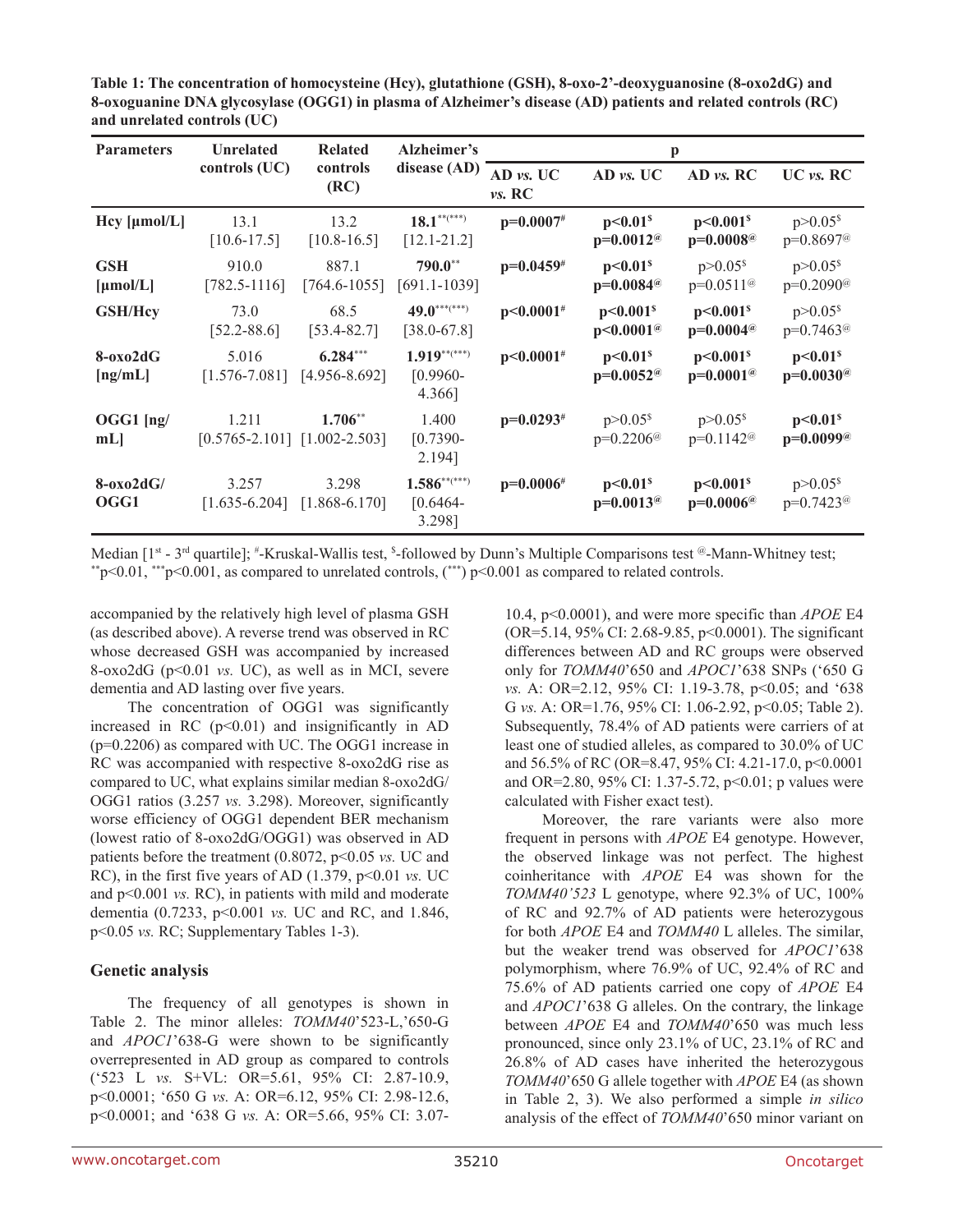| <b>Minor alleles</b>              | <b>Unrelated</b>                                    | <b>Related</b>   | Alzheimer's                   |              | AD vs. UC     | AD vs. RC      | UC vs. RC      |
|-----------------------------------|-----------------------------------------------------|------------------|-------------------------------|--------------|---------------|----------------|----------------|
|                                   | controls<br>(UC)                                    | controls<br>(RC) | disease (AD)                  |              |               |                |                |
| $APOE$ E4 [%]                     | 8.10                                                | $24.2***$        | $31.3***$                     | <b>OR</b>    | 5.14          | 1.42           | 3.61           |
|                                   |                                                     |                  |                               | 95% CI       | 2.68-9.85     | $0.85 - 2.40$  | 1.79-7.27      |
|                                   |                                                     |                  |                               | $\mathbf{p}$ | < 0.0001      | 0.1953         | 0.0002         |
| TOMM40'523-L [%]                  | 7.50                                                | $26.2***$        | $31.3***$                     | <b>OR</b>    | 5.61          | 1.28           | 4.39           |
|                                   |                                                     |                  |                               | 95% CI       | 2.87-10.9     | $0.765 - 2.14$ | 2.15-8.95      |
|                                   |                                                     |                  |                               | $\mathbf{p}$ | < 0.0001      | 0.3672         | < 0.0001       |
| TOMM40'650-G [%]                  | 6.20                                                | $16.1*$          | $29.0***$                     | <b>OR</b>    | 6.12          | 2.12           | 2.88           |
|                                   |                                                     |                  |                               | 95% CI       | 2.98-12.6     | 1.19-3.78      | 1.30-6.42      |
|                                   |                                                     |                  |                               | $\mathbf{p}$ | < 0.0001      | 0.0127         | 0.0105         |
| TOMM40'650-G [%]                  | 5.20                                                | 7.40             | $23.8***$ <sup>***</sup> (**) | <b>OR</b>    | 5.65          | 3.92           | 1.43           |
| (in APOE E4<br>noncarriers)       |                                                     |                  |                               | 95% CI       | $2.25 - 14.2$ | 1.38-1.42      | 0.4395         |
|                                   |                                                     |                  |                               | $\mathbf{p}$ | 0.0001        | 0.0074         | 4.7177         |
| APOC1'638-G [%]                   | 9.40                                                | $25.0***$        | $36.9***$                     | <b>OR</b>    | 5.66          | 1.76           | 3.22           |
|                                   |                                                     |                  |                               | 95% CI       | $3.07 - 10.5$ | 1.06-2.92      | $1.65 - 6.29$  |
|                                   |                                                     |                  |                               | $\mathbf{p}$ | < 0.0001      | 0.0328         | 0.0006         |
| APOC1'638-G [%]                   | 3.70                                                | 2.90             | $13.8^{*(*)}$                 | <b>OR</b>    | 4.11          | 5.26           | 0.782          |
| (in APOE E4<br>noncarriers)       |                                                     |                  |                               | 95% CI       | 1.37-12.3     | 1.12-24.6      | $0.147 - 4.14$ |
|                                   |                                                     |                  |                               | $\mathbf{p}$ | 0.0131        | 0.0221         | 1.0000         |
| $(^{\circ}523-L)+(^{\circ}650-L)$ | 7.70                                                | $22.4***$        | $33.6***$                     | <b>OR</b>    | 6.07          | 1.75           | 3.46           |
| G)+('638-G) $[%]$                 |                                                     |                  |                               | 95% CI       | 4.15-8.88     | 1.30-2.37      | 2.29-5.24      |
|                                   |                                                     |                  |                               | p            | < 0.0001      | 0.0003         | < 0.0001       |
|                                   |                                                     |                  | <b>GENOTYPES</b>              |              |               |                |                |
| Locus                             | <b>Variant</b>                                      |                  | <b>UC</b>                     | <b>RC</b>    |               | <b>AD</b>      | $\mathbf{p}^*$ |
| TOMM40°523                        | S/S                                                 |                  | 21.3                          | 4.9          |               | 8.0            | 0.0002         |
| genotypes [%]                     | $\ensuremath{\mathrm{S}}/\ensuremath{\mathrm{L}}$   |                  | 11.3                          | 21.3         |               | 23.8           |                |
|                                   | $\mathrm{S/VL}$                                     |                  | 38.8                          | 29.5         |               | 25.0           |                |
|                                   | $\rm L/L$                                           |                  | $0.0\,$                       | 6.6          |               | 11.4           |                |
|                                   | L/VL                                                |                  | 3.8                           | 18.0         |               | 15.9           |                |
|                                   | VL/VL                                               |                  | 25.0                          | 19.7         |               | 15.9           |                |
| TOMM40 '650                       | A/A                                                 |                  | 87.5                          | 74.2         |               | 55.7           | 0.0001         |
| genotypes [%]                     | $\ensuremath{\mathcal{A}}/\ensuremath{\mathcal{G}}$ |                  | 12.5                          | 19.4         | 30.7          |                |                |
|                                   | ${\mathrm G}/{\mathrm G}$                           |                  | $0.0\,$                       | 6.4          |               | 13.6           |                |
| APOC1'638 genotypes               | A/A                                                 |                  | 81.3                          | 53.2         |               | 39.8           | < 0.0001       |
| $[\%]$                            | A/G                                                 |                  | 18.7                          | 43.6         |               | 46.6           |                |
|                                   | ${\mathbf G}/{\mathbf G}$                           |                  | $0.0\,$                       | 3.2          |               | 13.6           |                |

**Table 2: Alzheimer's disease and control's** *APOE***,** *TOMM40* **and** *APOC1* **minor allele frequencies (MAF) and genotypes**

percent values; Fisher exact test,  $p<0.05$ ,  $\binom{*}{p}<0.01$ ,  $\binom{*}{p}<0.001$  as compared to unrelated controls,  $\binom{*}{r}$ ,  $\binom{*}{r}$ ,  $p$  as compared to related controls, p#-Chi squared test.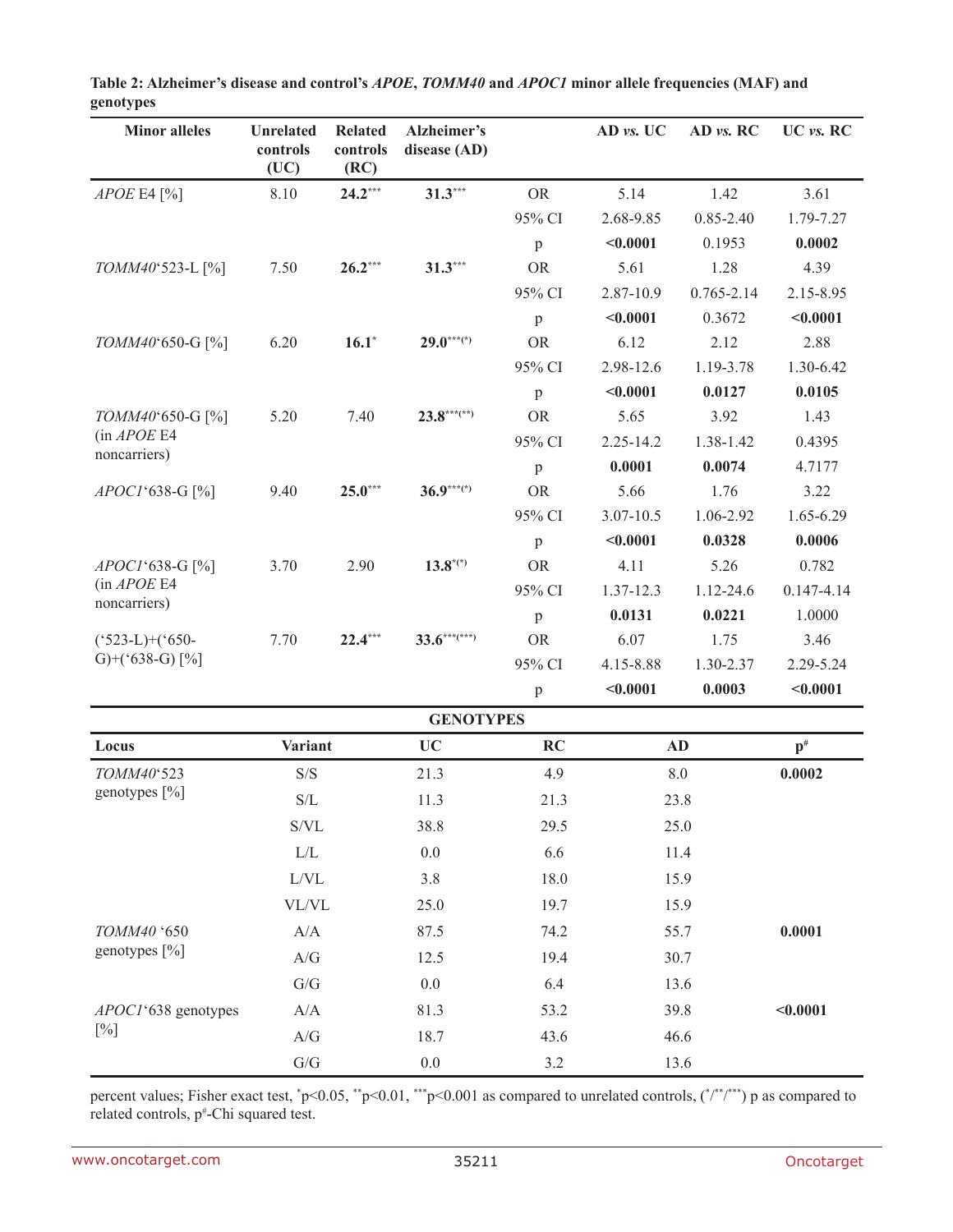| <b>APOE</b> groups                  |           |                          | <b>Unrelated controls</b><br>(UC) |                          | <b>Related controls</b><br>(RC) |                          |                              | Alzheimer's disease (AD) |                          |              |  |
|-------------------------------------|-----------|--------------------------|-----------------------------------|--------------------------|---------------------------------|--------------------------|------------------------------|--------------------------|--------------------------|--------------|--|
| <b>Genotypes of</b><br>TOMM40&APOC1 |           | <b>EX/EX</b>             | EX/E4                             | E4/E4                    | <b>EX/EX</b>                    | EX/E4                    | E4/E4                        | <b>EX/EX</b>             | EX/E4                    | <b>E4/E4</b> |  |
| TOMM40'523                          | S/S       | 23.9                     | 7.7                               | $\overline{\phantom{a}}$ | 9.1                             |                          |                              | 17.5                     | $\blacksquare$           |              |  |
| Genotypes [%]                       | S/VL      | 46.2                     | $\overline{\phantom{a}}$          | -                        | 54.5                            | $\overline{\phantom{0}}$ | $\qquad \qquad \blacksquare$ | 47.5                     | 7.3                      |              |  |
|                                     | VL/<br>VL | 29.9                     |                                   |                          | 36.4                            |                          |                              | 35.0                     | $\overline{\phantom{a}}$ |              |  |
|                                     | S/L       | Ξ.                       | 69.2                              |                          | $\overline{\phantom{a}}$        | 50.0                     |                              | $\overline{\phantom{a}}$ | 51.2                     |              |  |
|                                     | L/L       | $\overline{\phantom{0}}$ | $\overline{\phantom{a}}$          | -                        | $\overline{\phantom{a}}$        | 7.7                      | 100                          | $\overline{\phantom{a}}$ | 9.8                      | 85.7         |  |
|                                     | L/VL      | $\overline{\phantom{0}}$ | 23.1                              | -                        | $\overline{\phantom{a}}$        | 42.3                     | $\overline{\phantom{0}}$     |                          | 31.7                     | 14.3         |  |
| TOMM40'650                          | A/A       | 89.6                     | 76.9                              | $\overline{\phantom{0}}$ | 85.3                            | 65.4                     |                              | 57.5                     | 61.0                     | 14.3         |  |
| Genotypes [%]                       | A/G       | 10.4                     | 23.1                              |                          | 14.7                            | 23.1                     | 50.0                         | 37.5                     | 26.8                     | 14.3         |  |
|                                     | G/G       | $\overline{\phantom{a}}$ | $\overline{\phantom{a}}$          | $\overline{\phantom{0}}$ | $\overline{\phantom{a}}$        | 11.5                     | 50.0                         | 5.0                      | 12.2                     | 71.4         |  |
| APOCI'638<br>Genotypes [%]          | A/A       | 92.5                     | 23.1                              | -                        | 94.1                            | 3.8                      | $\qquad \qquad \blacksquare$ | 75.0                     | 12.2                     |              |  |
|                                     | A/G       | 7.5                      | 76.9                              |                          | 5.9                             | 92.4                     | 50.0                         | 22.5                     | 75.6                     | 14.3         |  |
|                                     | G/G       |                          |                                   |                          | $\overline{\phantom{a}}$        | 3.8                      | 50.0                         | 2.5                      | 12.2                     | 85.7         |  |

**Table 3: The frequency of** *TOMM40***'523,** *TOMM40***'650 and** *APOC1***'638 polymorphisms in relation to** *APOE* **E4 alleles**

percent values; EX – *APOE* E2 or E3; E4 – *APOE* E4.

splicing machinery, and we found a new potential donor splice site: GGGgtggag, exciding the threshold consensus value (65) for the Human Splicing Finder algorithm ver. 3.1 [48].

We observed a significant AOO effect for *TOMM40*'523 polymorphism. The most visible difference was between S/S and L/L *vs.* VL/VL genotypes, where S/S carriers developed disease 7.9±7.5 years earlier than patients with VL/VL genotype (p<0.05, unpaired *T* test), whereas L/L carriers  $7.8 \pm 5.4$  years earlier (p<0.01, unpaired *T* test). The *TOMM40*'650 G/G genotype carriers had significantly earlier AOO than A/G carriers (4.6±4.5) years, p<0.05, unpaired *T* test with Welch correction), while the difference between A/A and G/G was not significant. Similarly, the *APOC1*'638 caused earlier AOO only in G/G carriers (5.1±4.1 years, p<0.05 *vs.* A/A and 5.1 $\pm$ 3.3 years, p<0.01 *vs.* A/G, unpaired *T* test with Welch correction).

In turn, the AD patients with aggregation of minor alleles: *TOMM40*'523 L/L, '650 G/G, and *APOC1*'638 G/G exhibited  $13.7\pm6.9$  years earlier AOO than those with major variants: *TOMM40* VL/VL, A/A and *APOC1* A/A ( $p<0.01$ , unpaired *T* test). The cumulative effect of three polymorphisms was much stronger than the effect of *APOE* E4 allele alone since the E4/E4 carriers showed just 7.2 $\pm$ 6.9 years earlier onset than E4 non-carriers (p<0.05, unpaired *T* test), see Supplementary Table 4.

## **TOMM40 and APOC1 genotypes and biochemical parameters**

The analysis also included the assessment of the concentrations of Hcy, GSH, 8-oxo2dG and OGG1 in relation to genetic variants of *TOMM40*'523, *TOMM40*'650, and *APOC1*'638 SNPs.

We have found that the AD patients with *TOMM40*'523 S/S showed a nonsignificant tendency to increased and L/VL significant elevated (p<0.05 *vs.* RC) Hcy levels as compared to controls, accompanied by decreased GSH concentration. The highest GSH in UC was observed in *TOMM40*'523 S/L carriers, while in AD in L/L carriers. In both, UC and RC with VL/ VL genotype the GHS level was slightly elevated as compared to median for all genotypes, however, the AD patients with VL/VL genotype showed the lowest GSH level (p<0.01 *vs.* UC and p<0.05 *vs.* RC), accompanied by slightly elevated Hcy level, and decreased GSH/Hcy ratio (p<0.01 *vs.* UC and p<0.05 *vs.* RC). The difference in median OGG1 plasma level was most significant in *TOMM40'523* S/S genotype carriers (p<0.01 *vs.* UC), where the concentration of 8-oxo2dG was almost 3-fold lower as compared to RC  $(p<0.01)$  and was accompanied by a significant decrease of the 8-oxo2dG/OGG1 ratio (p<0.05 *vs.* UC). On the contrary, in AD patients with VL/ VL genotype, the 8-oxo2dG was significantly reduced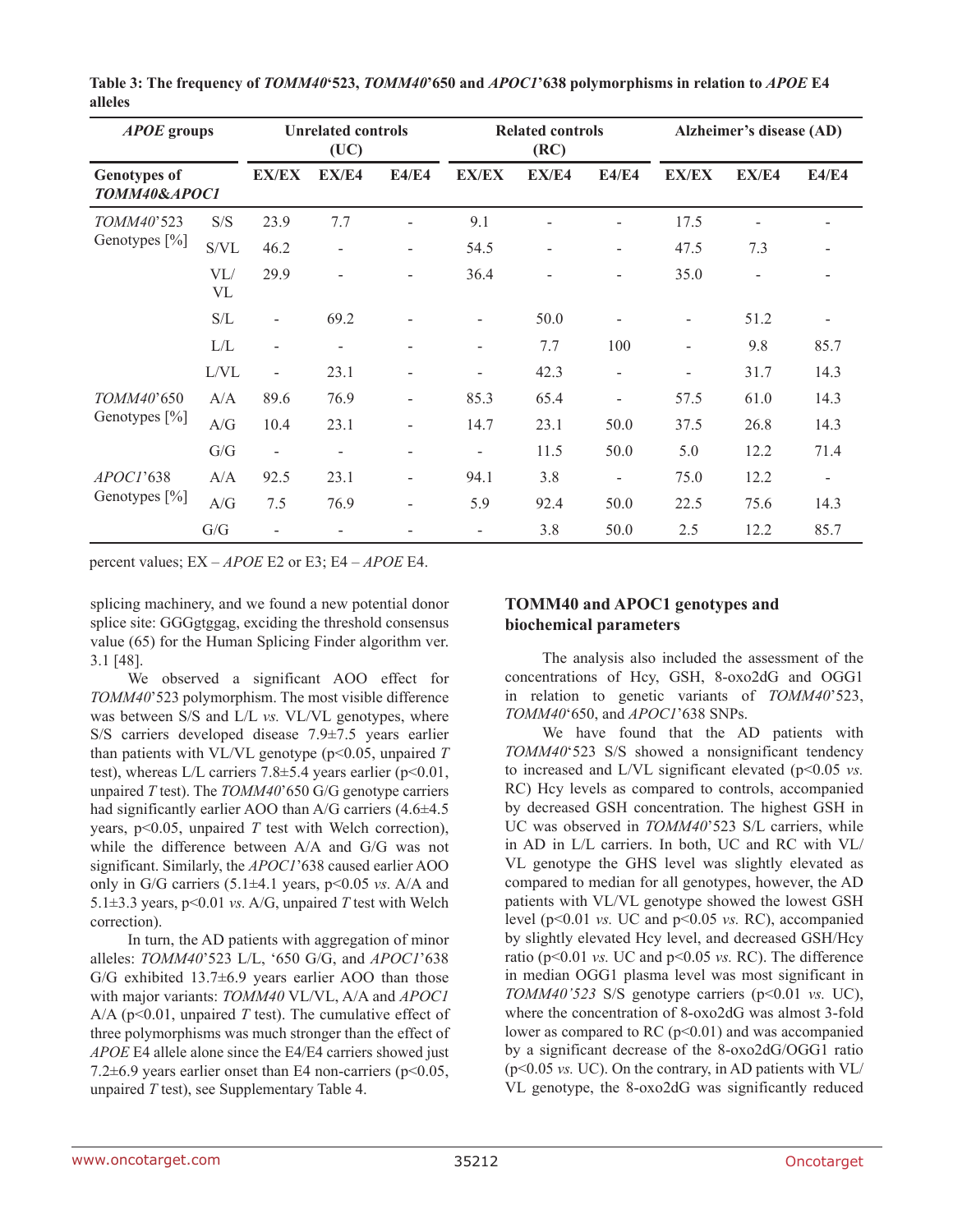and accompanied by a reduction of OGG1 and 8-oxo2dG/ OGG1 ratio, as compared to UC (Table 4).

Subsequently, the analysis of *TOMM40*'650 SNP showed that in AD patients with A/A genotype the level of Hcy was significantly increased (p<0.01 *vs.* UC and RC), while GSH/Hcy ratio (p<0.001 *vs.* UC and p<0.01 *vs.* RC), 8-oxo2dG (p<0.05 *vs*. UC and p<0.001 *vs.* RC) and 8-oxo2dG/OGG1 ratio (p<0.01 *vs.* UC and RC) were significantly reduced, as compared to controls with the same genotype, regardless of family history of AD. Furthermore, we observed a tendency for decreased median GSH level in plasma of AD patients with G/G genotype as compared with RC with the same genotype. In both, RC and in AD, the ratio of GSH/Hcy tended to decrease with the presence of *TOMM40*'650 G allele in dose dependent manner. The reduction was more pronounced in RC. However, the lower values were observed for AD patients, as shown in Table 5. No similar trends were observed for other parameters.

Our analysis on *APOC1*'638 SNP showed that in AD patients with A/A genotype, the GSH content (p<0.01 *vs.* UC), GSH/Hcy ratio (p<0.01 *vs*. UC and RC), 8-oxo2dG level (p<0.05 *vs*. UC and p<0.001 RC) and 8-oxo2dG/ OGG1 ratio ( $p$ <0.01 *vs.* UC and RC) were significantly reduced, as compared to controls with or without family history of AD. Subsequently, for A/G genotype carriers, we observed significant increase of median Hcy level (p<0.01 *vs.* UC and p<0.001 *vs.* RC), accompanied by reduction of GSH/Hcy ratio (p<0.01 *vs.* UC and RC) and decreased of 8-oxo2dG level  $(p<0.01)$  and increased OGG1 content (p<0.01), followed by reduced 8-oxo2dG/ OGG1 ratio ( $p<0.05$ ), as compared to RC. Additionally, in controls with the G allele, we observed a tendency for decrease of GSH concentration. In turn, the reverse trend was found in RC. In both, UC and RC carriers of *APOC1*'638 G allele, we observed a tendency for dose dependent decrease of 8-oxo2dG/OGG1 ratio (Table 6).

## **DISCUSSION**

So far, the pathomechanism of AD has been explained by various hypothesizes [49], including: neurofibrillary degeneration [50], amyloid cascade [51], impaired Aβ clearance [52], *e.g.,* due to apolipoprotein misbalance [53, 54], neuroinflammation [55], mitochondrial dysfunction [13, 56, 57] and increased oxidative stress [58]. Factors responsible for generation of oxidative stress in AD include: Hcy [59], reduced antioxidant capacity [60], biometals, such as copper, iron, and zinc [61], disturbed glutamate signalling [62], microglia activation [63], as well as Aβ oligomers and hyperphosphorylated tau protein [64].

Dorszewska *et al.* [34] showed that in individuals over 60 years of age, the level of Hcy was significantly increased, probably due to decreased availability of cofactors essential for its metabolism, such as folic acid,

and B vitamins [65]. The increased Hcy level may be seen in 25% of elderly persons without signs of dementia and may be associated with decreased cognitive functions [66]. According to the recent metaanlaysis of 111 papers by Setién-Suero [35], as well as Polish data [67–69], and our study, the Hcy levels were increased in the course of AD, possibly due to multiple mechanisms, which would include increased stress and neurotoxic agents.

Moreover, the level of Hcy in AD patients may depend on the advancement of the disease, as well as the used pharmacotherapy [35]. Our study has shown that Hcy level is particularly increased in the early stage of this dementive disease. Similar results were obtained by Kim *et al.* [70] and Sachdev *et al.* [71].

It seems that accumulation of Hcy in the central nervous system (CNS) may deteriorate function of the blood-brain-barrier (BBB) causing neurotoxic effects via damaging vascular endothelium and disturbed the production of nitrogen oxide [72]. Therefore, Hcy is thought to be one of the most significant factors associated with the risk of vascular and degenerative diseases, such as AD [73]. Peripheral Hcy concentration reflects its level in the brain, as Hcy crosses the BBB [74]. Fuso *et al.* [75], have shown that the elevated concentrations of Hcy in AD may lower the level of S-adenosylmethionine (SAM), essential for DNA methylation, thus may affect activity of presenilin 1 (PS1) and beta-site amyloid precursor protein cleaving enzyme 1 (BACE1), responsible for Aβ synthesis, associated with severity of the disease. In Polish population of AD patients, we showed that significantly higher level of Hcy may correspond to the severity of clinical symptoms.

Another mechanism of Hcy toxicity was described by Genedani *et al.* [59], who demonstrated that Hcy may interact as a NMDA receptors agonist, opening calcium ion channels and facilitating ion influx. Hcy mediated activation of NMDA receptor also induces decreased membrane potentials, and insufficient ATP production due to mitochondrial failure [76], visible by the release of cytochrome c [77]. The NMDA receptors are also a target for memantine, a drug commonly used for the treatment of AD, both single, or in combination with other drugs, for instance, AchE inhibitors. Memantine may act as neuroprotective agent [78] and may improve neuroplasticity in brain damaged by ischemia episodes [79]. Subsequently, both Gubandru *et al.* [80], and our studies have shown that treatment of AD patients with memantine or donepezil (AchEI) alone, or in combination, may be associated with a tendency for decreased Hcy as compared to non-treated patients, probably due to enhanced turnover, improved mitochondrial function and decreased oxidative stress [77].

It is known that 50% of Hcy is metabolized to Met, while the rest to Cys, used further for GSH synthesis [34, 81]. In AD, these metabolic pathways of the transformation of Hcy to Met and Cys are disturbed, possibly influencing the GSH production [34].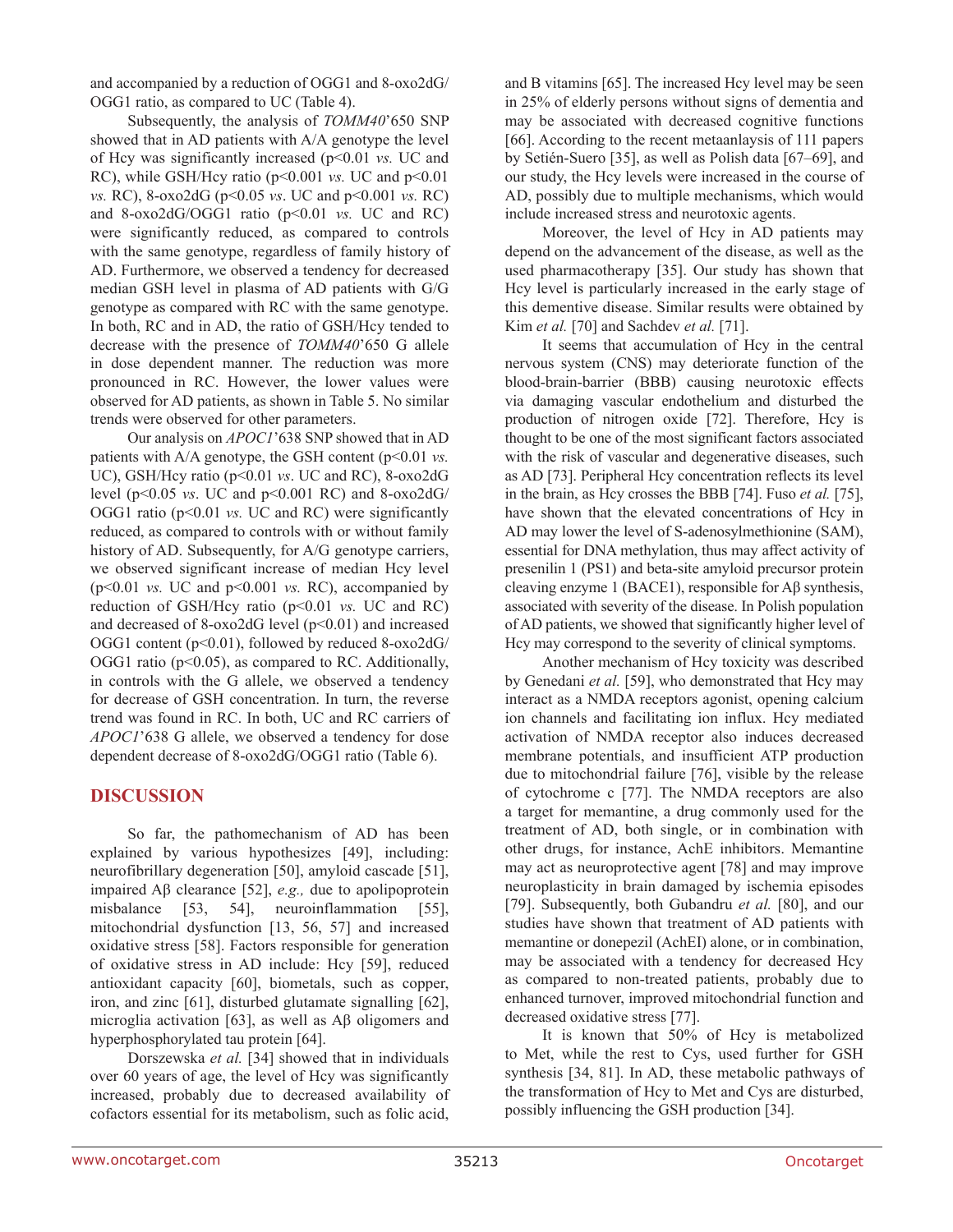| TOMM40'523     |                      |                       | Unrelated controls (UC) |     |                       |                       |                       |                      |                      | Related controls (RC) |                      |                       |                        |                      |                         | Alzheimer's disease (AD) |                      |                       |
|----------------|----------------------|-----------------------|-------------------------|-----|-----------------------|-----------------------|-----------------------|----------------------|----------------------|-----------------------|----------------------|-----------------------|------------------------|----------------------|-------------------------|--------------------------|----------------------|-----------------------|
| Parameters     | S/S                  | S/L                   | S/VL                    | L/L | L/VL                  | <b>VL/VL</b>          | S/S                   | S/L                  | S/VL                 | L/L                   | L/VL                 | VL/VL                 | S/S                    | S/L                  | S/VL                    | L/L                      | L/VL                 | <b>VL/VL</b>          |
| Hcy [µmol/L]   | 12.6                 | 15.3                  | 13.6                    |     | 11.6                  | 12.2                  | 11.0                  | 12.7                 | 14.0                 | 11.6                  | 13.6                 | 12.6                  | 20.5                   | 16.9                 | 13.8                    | 16.0                     | $20.0^{(*)}$         | 18.1                  |
|                | $[9.53-$<br>16.11    | $[11.0 -$<br>16.01    | $[11.1 -$<br>18.41      |     | $[10.9 -$<br>49.11    | $[9.87 -$<br>15.11    | $[10.8 -$<br>21.41    | $[10.4-$<br>16.11    | $[11.3 -$<br>16.6    | $[9.91 -$<br>20.11    | $[10.3 -$<br>15.91   | $[10.7-$<br>17.01     | $[17.3 -$<br>$25 - 81$ | $[11.7-$<br>22.41    | $[11.4 -$<br>22.91      | $[14.1 -$<br>19.791      | $16.0-$<br>21.0      | $[10.9 -$<br>19.31    |
| GSH [µmol/L]   | 968.0                | 1028                  | 871.2                   |     | 874.2                 | 959.5                 | 776.0                 | 922.0                | 847.5                | 872.7                 | 965.0                | 939.5                 | 780.0                  | 867.0                | 790.0                   | 1067                     | 7990                 | $731.0***$            |
|                | $[795.0 -$<br>1134]  | $825.0 -$<br>1168]    | $[771.2 -$<br>991.01    |     | $[571.0 -$<br>913.01  | $1807.0 -$<br>1160]   | $[632.0 -$<br>10731   | $[864.6 -$<br>997.01 | $1731.0 -$<br>962.01 | $1723.0 -$<br>10971   | $753.8 -$<br>10591   | $784.9 -$<br>10671    | $1779.2 -$<br>861.41   | $1742.7 -$<br>996.51 | $[651.0 -$<br>10231     | $[681.1 -$<br>1166]      | $[672.0 -$<br>10981  | $[681.1 -$<br>828.7]  |
| GSH/Hcv        | 76.79                | 72.99                 | 66.53                   |     | 75.37                 | 79.65                 | 58.53                 | 76.17                | 63.04                | 73.85                 | 58.45                | 69.96                 | 42.83                  | 58.25                | 54.42                   | 60.28                    | $45.95^{(4)}$        | $41.89***$            |
|                | $[64.07-$<br>104.41  | $[62.16 -$<br>86.011  | $[50.27 -$<br>79.911    |     | $[11.63-$<br>83.791   | $[61.42-$<br>101.67   | $[50.13 -$<br>70.231  | $[64.4-$<br>83.91    | $[52.21 -$<br>80.85] | $[53.68 -$<br>82.641  | $[52.31 -$<br>109.51 | $[56.86-$<br>86.80]   | $[30.25 -$<br>66.59]   | $[42.60 -$<br>70.741 | $137.53-$<br>65.00]     | $[38.82 -$<br>80.841     | $[41.51-$<br>57.041  | $[37.63-$<br>59.23]   |
| 8-oxo2dG [ng/  | 5.482                | 1.675                 | 5.016                   |     | 1.426                 | 4.750                 | 8.232                 | 5.799                | 6.306                | 5.299                 | 6.763                | 8.036                 | 2.796                  | 1.412                | $2.308$ <sup>(**)</sup> | 1.691                    | $2.839^{(4)}$        | 1.554                 |
| mL             | $[3.177-$<br>7.965]  | $[0.7820 -$<br>9.1171 | $[1.898 -$<br>6.8451    |     | $[1.223 -$<br>21.611  | $[0.9770 -$<br>6.5281 | $[6.974-$<br>9.4901   | $[2.526 -$<br>8.3821 | $[5.783-$<br>8.2591  | $[3.376-$<br>10.2411  | $[6.048 -$<br>8.1851 | [4.974-<br>13.90]     | $[2.246 -$<br>3.298]   | $[0.9770-$<br>3.5251 | $1.059 -$<br>4.3461     | $[0.7760 -$<br>2.705]    | $[0.9960-$<br>5.2121 | $[1.210 -$<br>12.21]  |
| $OGG1$ [ng/mL] | 1.186                | 0.9450                | 1.292                   |     | 6.826                 | 1.162                 | 1.095                 | 1.857                | 1.750                | 2.111                 | 1.705                | 1.419                 | $2.967$ <sup>**</sup>  | 1.318                | 1.502                   | 1.403                    | 1.399                | 0.617                 |
|                | $[0.4935-$<br>1.7891 | $[0.5180 -$<br>1.2021 | $[0.7430 -$<br>2.1041   |     | $[0.4440 -$<br>10.501 | $[0.6185 -$<br>2.1611 | $[0.7130 -$<br>1.4771 | $[0.9760-$<br>2.5311 | $1.022 -$<br>2.6361  | $[1.723 -$<br>10.50]  | $1.063 -$<br>2.1931  | $[0.5280 -$<br>2.981] | $12.956 -$<br>4.1581   | Г0.7600-<br>1.6891   | $1.116-$<br>2.0191      | $[1.018 -$<br>2.3701     | $[0.8350-$<br>2.0571 | $[0.4490 -$<br>1.125] |
| 8-oxo2dG/OGG1  | 5.340                | 2.531                 | 3.257                   |     | 2.058                 | 2.858                 | 9.016                 | 3.246                | 3.469                | 1.599                 | 3.298                | 4.881                 | $0.946^{\circ}$        | 1.475                | 2.047                   | 1.282                    | 2.333                | 1.203                 |
|                | $[1.928 -$<br>6.7411 | $1.081 -$<br>9.6691   | $[1.660-$<br>6.1071     |     | $[0.2089 -$<br>2.755] | $[1.4268 -$<br>4.719] | $[4.722 -$<br>13.3101 | $[2.375-$<br>4.962]  | $[1.873-$<br>4.9721  | $[0.9753-$<br>3.0751  | $[2.632 -$<br>6.811] | $[1.659-$<br>41.61]   | $[0.7932 -$<br>1.118]  | $[0.6053-$<br>2.675] | $[0.6566-$<br>2.906]    | $[0.4203 -$<br>3.2771    | $[1.531 -$<br>3.298] | $[0.8073-$<br>27.18]  |

**Table 4: The concentration of homocysteine (Hcy), glutathione (GSH), 8-oxo-2'-deoxyguanosine (8-oxo2dG) and 8-oxoguanine DNA glycosylase (OGG1) in plasma of Alzheimer's disease (AD) patients, related (RC) and unrelated controls (UC) stratified according to** *TOMM40***'523 genotype**

Median [1st-3<sup>rd</sup> quartile]; Mann-Whitney test, \*p<0.05, \*\*p<0.01, as compared to unrelated controls; (\*/\*\*) p as compared to related controls.

Subsequently, the data of the level of GSH in AD are divergent. Some data point out that GSH does not change significantly in *post-mortem* brains of AD patients [82] or may even rise in certain areas, including hippocampus [83], in the late stage of the disease. In turn, Gu *et al.* [84], and Venkateshappa *et al.* [85] reported the decreased concentration of GSH in the brains of AD patients. Interestingly, also the reduced level of plasma GSH may be observed in the early stage of dementia (MCI) [86, 87], and in AD patients, in whom the GSH concentration is reduced by roughly 13% [88], what is in line with our results. The reduced content of GSH is probably an effect of excessive Hcy production due to disturbed transformation to Cys [89].

According to our studies, the GSH level may depend on the advancement of the disease, as well as used pharmacotherapy. It would seem that the described relationship is the strongest in the early stage of the disease. On the other hand, particularly the therapy with memantine may lead to the improved transformation of Hcy to GSH, reduced ROS production as well as better mitochondria efficiency [81]. The GSH content decreases in severe dementia and the compensatory mechanisms associated with oxidative stress become disturbed.

It seems that reduction of GSH in AD may be associated with increased oxidative stress and may promote accumulation of DNA oxidation adducts, such as 8-oxo2dG [90]. The elevated level of 8-oxo2dG was observed in nuclear DNA from frontal, temporal, and parietal lobes and cerebellum of AD patients [91], as well as in peripheral tissues [34, 37, 40, 41]. However, Lovell *et al.* [92, 93], showed the decreased concentration of oxidized guanine in cerebrospinal fluid of AD patients. We observed similar differences in plasma of AD patients. Subsequently, it seems that presence of 8-oxo2dG in DNA during replication may lead to mutations and production of nonfunctional proteins, including DNA repair enzymes [38].

The main mechanism repairing oxidative damage in DNA by excising 8-oxo2dG depends on an OGG1 protein that seems to play a role both, in normal aging and in persons with an increased risk of developing AD. OGG1 content may be decreased in the brain [94], peripheral lymphocytes [40, 41], as well as in serum [37] of AD patients. In turn, in the present study we observed a reverse tendency for increase of OGG1 level in plasma of AD patients, what could be a response to the CNS DNA damage, as a consequence of the ongoing dementia process and the late activation of repair mechanisms. However, in conditions of developing the disease and increasing oxidative stress, the effectiveness of the enzyme is weakening, probably due to accumulated mutations and other genetic changes [95]. It seems that polymorphisms in *TOMM40* and *APOC1* genes may also contribute to excessive oxidative stress in persons predisposed for AD onset.

Our study showed that overrepresentation of *TOMM40*'523 L allele in the AD as well as the frequencies of other alleles, after adjusting for age, are in line with another Polish survey, by Maruszak *et al.* [24]. Although the literature data on *TOMM40*'523 are divergent, several reports indicate that the length variants (S, L, and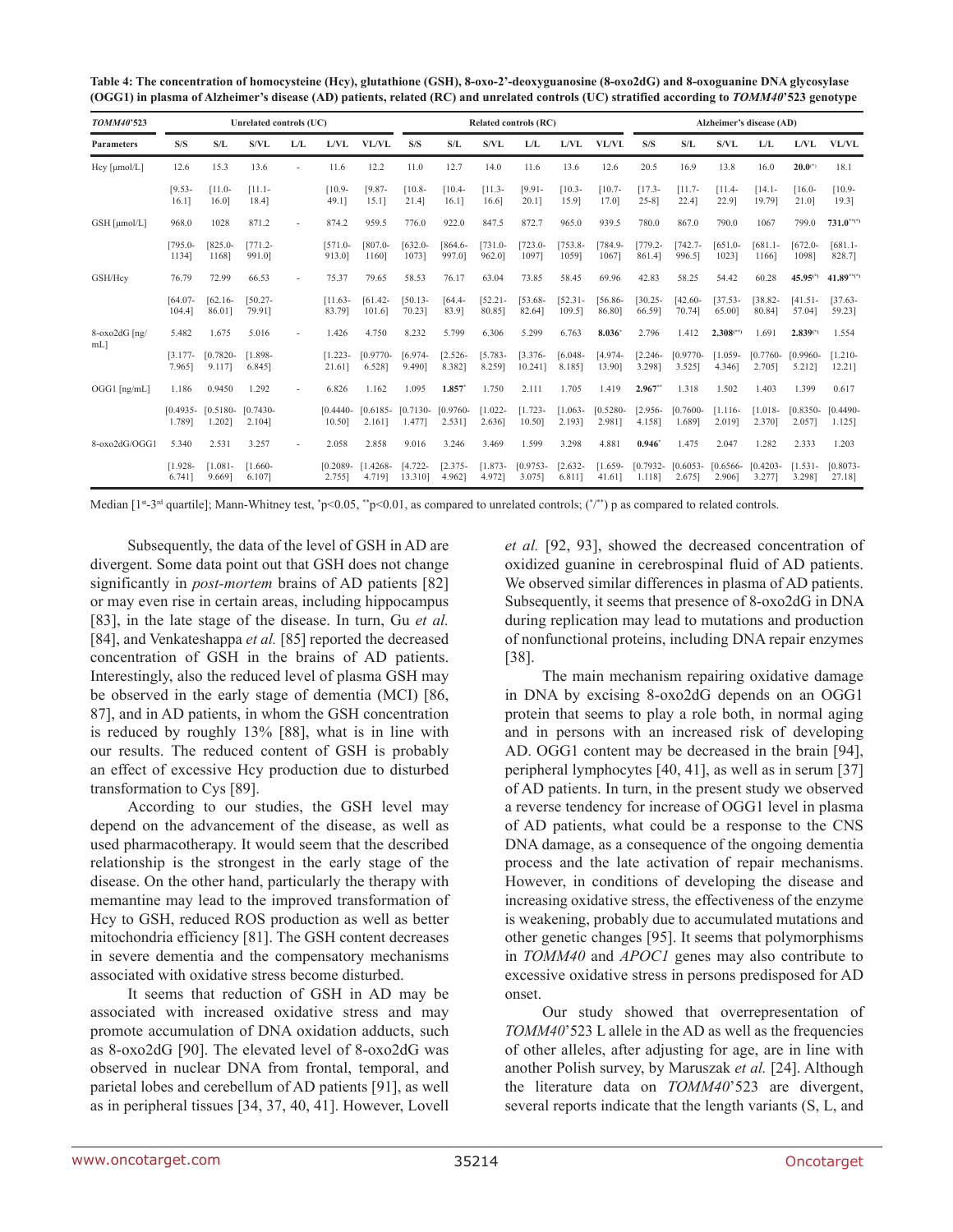| TOMM40                                          | Unrelated controls (UC)<br><b>Related controls (RC)</b><br>Alzheimer's disease (AD) |                               |                          |                                 |                                 | p                            |                                                       |                                        |                                |                   |                                              |                            |                                              |
|-------------------------------------------------|-------------------------------------------------------------------------------------|-------------------------------|--------------------------|---------------------------------|---------------------------------|------------------------------|-------------------------------------------------------|----------------------------------------|--------------------------------|-------------------|----------------------------------------------|----------------------------|----------------------------------------------|
| Parameter                                       | A/A                                                                                 | A/G                           | G/G                      | A/A                             | A/G                             | G/G                          | A/A                                                   | A/G                                    | G/G                            |                   | $AD \, vs.$<br><b>UC</b>                     | $AD$ vs.<br>RC             | $UC$ vs.<br>RC                               |
| Hcy<br>[µmol/L]                                 | 13.05<br>$[10.60-$<br>18.23]                                                        | 15.30<br>$[11.9 - 16.0]$      |                          | 13.10<br>$[10.7-$<br>16.8]      | 12.95<br>$[11.08 -$<br>15.70]   | 13.35<br>$[10.54-$<br>20.70] | $18.30***$<br>$[12.2 -$<br>21.9]                      | 15.95<br>$[11.2 -$<br>19.7]            | 18.50<br>$[14.1 -$<br>$25.3$ ] | A/A<br>A/G<br>G/G | 0.0028<br>0.3751                             | 0.0034<br>0.1715<br>0.5035 | 0.9775<br>0.6016                             |
| <b>GSH</b><br>[µmol/L]                          | 916.0<br>$[784.1 -$<br>10991                                                        | 894.0<br>$[782.5-$<br>1118]   |                          | 901.1<br>$[770.0-$<br>1045]     | 823.0<br>$[745.0 -$<br>10321    | 917.2<br>$[695.5-$<br>1122]  | 805.0<br>$[705.5-$<br>1067]                           | 809.0<br>$[655.3-$<br>906.41           | 691.0<br>$[581.0-$<br>1140]    | A/A<br>A/G<br>G/G | 0.6669<br>0.0727                             | 0.9879<br>0.1715<br>0.5931 | 0.5607<br>0.5671                             |
| GSH/Hcv                                         | 72.62<br>$[52.21 -$<br>94.52]                                                       | 72.99<br>$[60.76-$<br>77.69]  | $\overline{\phantom{0}}$ | 69.92<br>$[52.31 -$<br>83.92]   | 66.75<br>$[59.74-$<br>76.57]    | 52.12<br>$[44.14-$<br>97.29] | $49.00***$ <sup>***(**)</sup><br>$[40.68 -$<br>66.59] | 45.90<br>$133.76 -$<br>73.891          | 43.38<br>$[36.82-$<br>69.28]   | A/A<br>A/G<br>G/G | 0.0004<br>0.0951<br>$\overline{\phantom{a}}$ | 0.0022<br>0.0531<br>0.4140 | 0.6234<br>0.9170<br>$\overline{\phantom{a}}$ |
| $8-\alpha x \cdot 2dG$<br>$\lceil ng/mL \rceil$ | 5.220<br>$[1.620 -$<br>7.404]                                                       | 3.023<br>$[1.446-$<br>4.124]  |                          | $6.396*$<br>$[4.974-$<br>9.490] | 5.709**<br>$[4.937-$<br>8.311]  | 6.631<br>$[4.754-$<br>7.657] | $2.111^{*(***)}$<br>$[0.9960-$<br>5.212]              | $1.617^{(*)}$<br>$[0.9410 -$<br>4.325] | 2.125<br>$[1.072 -$<br>4.166]  | A/A<br>A/G<br>G/G | 0.0115<br>0.6436                             | 0.0002<br>0.0125<br>0.0503 | 0.0192<br>0.0036<br>$\overline{\phantom{a}}$ |
| OGG1<br>[ng/mL]                                 | 1.273<br>$[0.6185 -$<br>2.101]                                                      | 0.590<br>$[0.4945-$<br>1.869] |                          | 1.640<br>$[0.9240 -$<br>2.464]  | $2.002*$<br>$[1.015-$<br>2.636] | 2.330<br>[2.111]<br>3.442]   | 1.397<br>$[0.7600 -$<br>2.120]                        | 1.436<br>$[0.7020 -$<br>2.1941         | 1.328<br>$[0.6850-$<br>2.257]  | A/A<br>A/G<br>G/G | 0.4204<br>0.1961                             | 0.4078<br>0.1248<br>0.2091 | 0.1059<br>0.0409                             |
| $8-\alpha x_02dG$<br>OGG1                       | 3.257<br>$[1.635-$<br>$6.050$ ]                                                     | 4.022<br>$[1.332 -$<br>6.486] | $\overline{\phantom{0}}$ | 3.102<br>$[1.659-$<br>6.777]    | 3.075<br>$[1.873-$<br>4.7891    | 2.378<br>$[1.599-$<br>2.632] | $1.705***$<br>$[0.6464-$<br>3.298]                    | 1.118<br>$[0.6294 -$<br>3.4961         | 3.102<br>$[0.8072 -$<br>3.277] | A/A<br>A/G<br>G/G | 0.0078<br>0.1961                             | 0.0050<br>0.0682<br>0.7273 | 0.4778<br>0.9678                             |

**Table 5: The concentration of homocysteine (Hcy), glutathione (GSH), 8-oxo-2'-deoxyguanosine (8-oxo2dG) and 8-oxoguanine DNA glycosylase (OGG1) in plasma of Alzheimer's disease (AD) patients and related (RC) and unrelated controls (UC), stratified according to** *TOMM40***'650 genotype**

Median  $[1^{st-3^{rd}}$  quartile]; Mann-Whitney test;  $\degree p < 0.05$ ,  $\degree^{*}p < 0.01$ ,  $\degree^{**}p < 0.001$  as compared to unrelated controls,  $(\degree^{**})^{**}$  p as compared to related controls.

VL) may be associated with the AOO of AD. Majority of reports, including the present study, show that the L variant is in strong linkage disequilibrium with *APOE* E4. Hence its independent effect is very difficult to analyze. The outcome of the remaining two alleles (S and VL) may be determined by several factors, including the presence of the *APOE* E4 allele, the age of the patients, familial, especially maternal, history of AD, the evaluated phenotype, the time of assessment and the length of follow up period [96]. The original work on *TOMM40*'523 variant by Roses *et al.* [26] indicated that in *APOE* E3/ E4 carriers – VL allele may be associated with earlier symptoms of AD. Similar results were provided by subsequent works [22, 23, 97–99] and in part by Payton *et al.* [100] and Crenshaw *et al.* [101]. In turn, several works were not able to point out the role of *TOMM40* homopolymers in AD [102–105]. The only study on the Polish population, by Maruszak *et al.* [24], indicated the contrary, the VL variant to be more frequent in patients who developed AD after 79 years of age. Several of the newer studies, including our data, have shown that the *TOMM40*'523 S variant may be associated with a faster cognitive decline or earlier dementia onset [21, 106]. Similarly, the data on *APOE* E3/E3 homozygous persons presented by Payton *et al.* [100] and Crenshaw *et al.* [101] were parallel to our observations. Furthermore, a recent work of Willette *et al.* [107] pointed out that familial and especially maternal history and of AD have a significant impact on the effect of *TOMM40'*523 S and VL alleles on AOO and rate of cognitive decline, also in younger subjects. The VL genotype was accompanied with the faster cognitive decline, while the tendency reversed in favor of S genotype in older persons. Interestingly, the observed increased frequency of L allele in persons with family history of AD occurred probably due to its linkage to *APOE* E4.

The possible mechanism of *TOMM40*'523 length polymorphism on AOO may be associated with changed TOM40 protein production in the brain. Linnertz *et al.* [108], reported that the *TOMM40*'523 VL/VL genotype was accompanied with increased levels of both proteins (apoE and TOM40) in the AD autopsy brains. Moreover, the authors were able to reproduce those results *in vitro* by luciferase assays on two cell lines: hepatoma HepG2 and neuroblastoma SH-SY5Y. Another study confirmed those observations using luciferase reporter, founding that the VL/VL genotype was accompanied with a doubled expression as of S/S variant [100]. It was shown that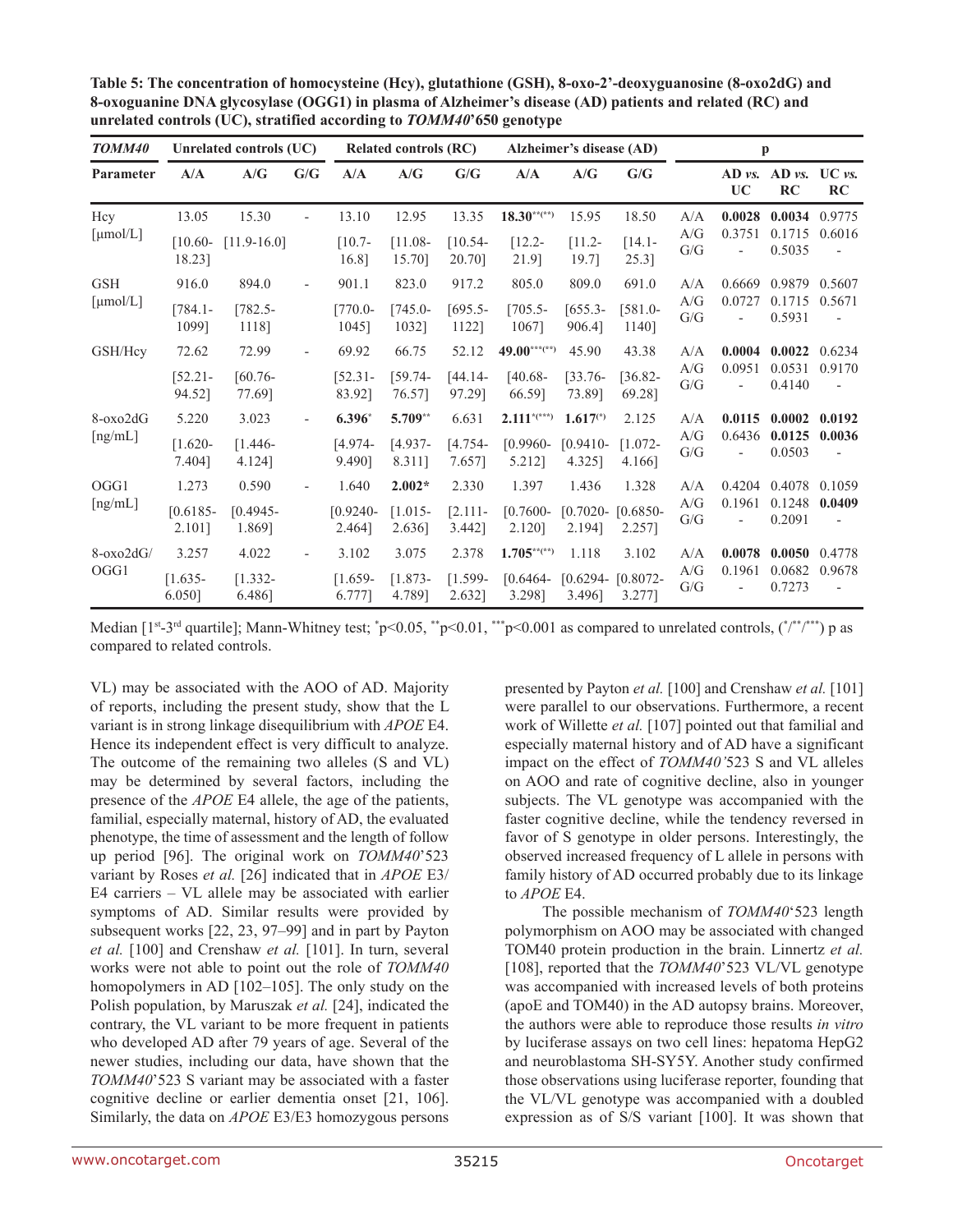| APOC1             |                       | Unrelated controls (UC) |                          |                        | <b>Related controls (RC)</b> |                      | Alzheimer's disease (AD) |                         |                         |            |                                    | $\mathbf{p}$       |                                    |        |
|-------------------|-----------------------|-------------------------|--------------------------|------------------------|------------------------------|----------------------|--------------------------|-------------------------|-------------------------|------------|------------------------------------|--------------------|------------------------------------|--------|
| <b>Parameters</b> | A/A                   | A/G                     | $\mathbf{G}/\mathbf{G}$  | A/A                    | A/G                          | G/G                  | A/A                      | A/G                     | G/G                     |            | $AD \, vs.$<br><b>UC</b>           | $AD \nu s$ .<br>RC | $UC$ vs.<br>RC                     |        |
| Hcy               | 13.15                 | 11.60                   | $\overline{\phantom{a}}$ | 13.20                  | 12.70                        | 19.45                | 17.25                    | $19.05***$              | 14.40                   | A/A        | 0.1680                             | 0.1688             | 0.8790                             |        |
| [µmol/L]          | $[10.87 -$<br>18.40]  | $[10.40-$<br>15.30]     |                          | $[11.07 -$<br>16.55]   | $[10.29 -$<br>15.90]         | $[10.90-$<br>28.00]  | $[10.90-$<br>22.90]      | $[14.70-$<br>21.20]     | $[12.30 -$<br>19.79]    | A/G<br>G/G | 0.0019                             | 0.0006<br>0.9091   | 0.8234<br>$\overline{\phantom{a}}$ |        |
| <b>GSH</b>        | 914.5                 | 874.2                   |                          | 878.0                  | 922.0                        | 947.0                | 779.5**                  | 881.0                   | 828.0                   | A/A        | 0.0042                             | 0.0613             | 0.3896                             |        |
| [µmol/L]          | $[794.4-$<br>10881    | $[732.6 -$<br>1167]     |                          | $[764.6 -$<br>1068]    | $[775.0-$<br>1020]           | $[709.0 -$<br>1185]  | $[681.1 -$<br>920.3]     | $[722.9-$<br>1054]      | $[681.1 -$<br>1140]     | A/G<br>G/G | 0.7452                             | 0.6203<br>0.5818   | 0.9791                             |        |
| GSH/Hcv           | 70.61                 | 75.37                   | $\sim$                   | 69.61                  | 68.59                        | 53.68                | 48.95**(**)              | $47.28***$              | 60.28                   | A/A        |                                    | 0.0014             | 0.0088                             | 0.6234 |
|                   | $[51.19-$<br>88.54]   | $[62.16-$<br>94.52]     |                          | $[53.44-$<br>80.85]    | $[55.43-$<br>82.90]          | $[42.31 -$<br>65.05  | $[33.76-$<br>66.59]      | $[41.51-$<br>64.75]     | $[36.82 -$<br>77.55]    | A/G<br>G/G | 0.0016<br>$\overline{\phantom{a}}$ | 0.0010<br>0.9999   | 0.3864<br>$\overline{\phantom{a}}$ |        |
| $8-\alpha x_02dG$ | 5.11                  | 1.51                    |                          | $6.284*$               | 6.260                        | 6.809                | $2.126$ *(***)           | $1.778$ <sup>(**)</sup> | 1.691                   | A/A        | 0.0190                             | 0.0005             | 0.0121                             |        |
| [ng/mL]           | $[2.077-$<br>6.845]   | $[0.8240 -$<br>9.1171   |                          | $[4.974-$<br>8.311]    | $[4.824-$<br>9.118]          | $[3.376-$<br>10.24]  | $[1.353-$<br>4.325]      | $[0.8130 -$<br>4.689]   | $[0.7760 -$<br>6.036]   | A/G<br>G/G | 0.7388                             | 0.0015<br>0.3273   | 0.1423                             |        |
| OGG1              | 1.273                 | 0.8670                  |                          | 1.651                  | $1.723*$                     | 6.306                | 1.772                    | $1.208$ <sup>(**)</sup> | 1.682                   | A/A        | 0.1103                             | 0.8497             | 0.1656                             |        |
| [ng/mL]           | $[0.6020 -$<br>2.104] | $[0.4440 -$<br>1.762]   |                          | $[0.9240 -$<br>2.087]  | $[1.015-$<br>2.503]          | [2.111]<br>10.50]    | $[0.9190 -$<br>2.443]    | $[0.6310 -$<br>1.687]   | $[1.018 -$<br>$2.521$ ] | A/G<br>G/G | 0.6216                             | 0.0103<br>0.3273   | 0.0346                             |        |
| $8-\alpha x_02dG$ | 3.444                 | 2.481                   | $\sim$                   | 3.938                  | 3.292                        | 1.287                | $1.118***$               | $1.744^{(*)}$           | 1.642                   | A/A        | 0.0040                             | 0.0054             | 0.8383                             |        |
| OGG1              | $[1.660-$<br>6.107]   | $[1.072 -$<br>7.585]    |                          | [1.6591]<br>$-6.493$ ] | $[2.489-$<br>5.788]          | $[0.9753-$<br>1.599] | $[0.6668-$<br>3.102]     | $[0.7681 -$<br>3.397]   | $[0.420 -$<br>3.277]    | A/G<br>G/G | 0.5662                             | 0.0480<br>0.9091   | 0.2942<br>$\overline{\phantom{a}}$ |        |

**Table 6: The concentration of homocysteine (Hcy), glutathione (GSH), 8-oxo-2'-deoxyguanosine (8-oxo2dG) and 8-oxoguanine DNA glycosylase (OGG1) in plasma of Alzheimer's disease (AD) patients and related (RC) and unrelated controls (UC), stratified according to** *APOC1***'638 genotype**

Median  $[1^{st-3^{rd}}$  quartile]; Mann-Whitney test;  $\degree p < 0.05$ ,  $\degree^{*}p < 0.01$ ,  $\degree^{**}p < 0.001$  as compared to unrelated controls,  $(\degree^{**})^{**}$  p as compared to related controls.

overexpression of TOM40 improves the mitochondrial function and efficiency, abolishes the Aβ mitochondrial toxicity [109], possibly by improving import of repair enzymes and antioxidants [110], produced in cytoplasm and transferred to mitochondria [111], via dicarboxylate carrier (DIC) [112] and TOM40 pores [113], which in AD may be blocked by Aβ oligomers [114].

The correlation between gene variants associated with the generation of oxidative stress via mitochondria (*TOMM40*), performed for the first time in AD patients in this study, indicated that presence of single or double VL allele ('523) most likely leads to a reduction in GSH levels as a consequence of Hcy production. Subsequently, the decline of antioxidant potential leads to significant disruption of excision of oxidation adducts from DNA. It seems that in these patients the late manifestation of dementia symptoms was associated with an additional factor. However, the presence of two S/S alleles ('523) led to a decrease in the efficiency of oxidative DNA damage repair systems (expressed as the ratio of 8-oxo2dG/OGG1) and earlier onset of the disease.

The *TOMM40*'650 SNP may also be engaged in the proper function of mitochondria and thus the generation of oxidative damage in AD. According to current reports, and the present study, the G allele of this SNP was overrepresented in AD [115] and was strongly connected with *APOE* E4 [15, 116]. This SNP may affect TOM complex, probably by introducing new splicing site, impeding the function of the TOM40 protein, hence decreasing the availability of antioxidant peptides (GSH) and repair proteins to mitochondria (OGG1). The polymorphism was also connected with dyslipidaemia and artery damage [117, 118]. For the first time, our analysis showed that in AD patients, either or both, A/A genotype ('650) and VL allele ('523) were associated with more pronounced Hcy generation at the expense of GSH, expressed in decreased GSH/Hcy ratio, and less effective excision of damaged forms of nucleotides (8-oxo2dG) from DNA. In addition, the major predisposition factor for dementia for Polish AD patients with A/A genotype ('650) present in 67% of carriers, would comprise the elevated concentration of Hcy (above 15 μmol/L). Since only 56% of G/G carriers had increased Hcy, the cause of facilitated AD onset for this genotype would require additional studies.

Similarly, the effect of *APOC1*'638 SNP in AD may also be associated with the generation of oxidative stress. The frequency analyses in AD confirmed our findings as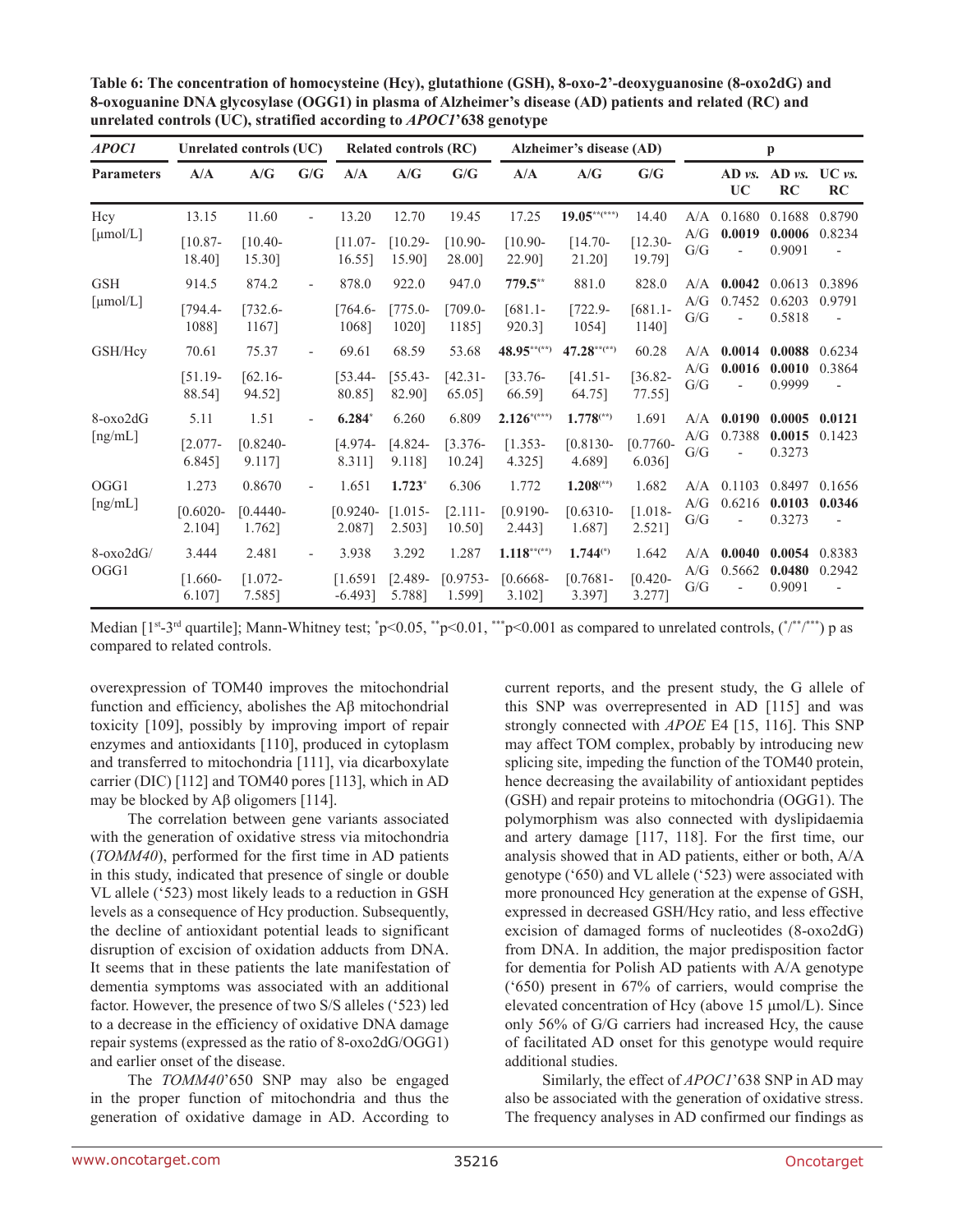| <b>Parameters</b>            |        | <b>Unrelated controls</b><br>(UC) | <b>Related controls (RC)</b> | Alzheimer's disease<br>(AD) |  |  |  |
|------------------------------|--------|-----------------------------------|------------------------------|-----------------------------|--|--|--|
| No. of cases [n]             |        | 80                                | 62                           | 88                          |  |  |  |
| Age [years]*                 |        | 70<br>$[60 - 90]$                 | 64<br>$[60 - 78]$            | 76<br>$[60 - 94]$           |  |  |  |
| Sex [% female]               |        | 78.8                              | 72.6                         | 67.0                        |  |  |  |
| <i>APOE</i> genotypes $[\%]$ | E2/E2  | 1.3                               | 0.0                          | 0.0                         |  |  |  |
|                              | E2/E3  | 13.8                              | 9.7                          | 3.4                         |  |  |  |
|                              | E2/E4  | 3.8                               | 1.6                          | 3.4                         |  |  |  |
|                              | E3/E3  | 68.8                              | 45.2                         | 42.0                        |  |  |  |
|                              | E3/E4  | 12.5                              | 40.3                         | 43.2                        |  |  |  |
|                              | E4/E4  | 0.0                               | 3.2                          | 8.0                         |  |  |  |
| Duration of the disease <5   |        |                                   |                              | 67.9                        |  |  |  |
| [%, years]                   | >5     |                                   |                              | 32.1                        |  |  |  |
| MMSE score                   |        |                                   | Within normal range [27-30]  |                             |  |  |  |
| Treatment [%]                | None   | 100                               | 100                          | 10.3                        |  |  |  |
|                              | AchEI  | $\theta$                          | $\mathbf{0}$                 | 57.3                        |  |  |  |
|                              | Mem    | $\theta$                          | $\boldsymbol{0}$             | 11.8                        |  |  |  |
|                              | $AI+M$ | $\theta$                          | $\mathbf{0}$                 | 20.6                        |  |  |  |

**Table 7: Alzheimer's disease and control's demographic and genetic data, including age, sex distribution,** *APOE* **frequencies, duration of the disease, mini-mental (MMSE) score and used pharmacotherapy**

\*Median [min-max], #Mean±SD, otherwise percent values

AchEI – acetylcholinesterase inhibitors, Mem – memantine, AI+M – acetylcholinesterase inhibitors + memantine.

G allele is more frequent in dementia [7–9]. Furthermore, the allele remains in strong, but not absolute, linkage with *APOE* E4. Interestingly, this SNP is significantly associated with a cingulate Aβ load in the human brain [119] and with an increase of low density lipoproteins [120], hence alleviating the risk of atherosclerosis and BBB damage. To our knowledge present study for the first time correlates peripheral biothiols and oxidative stress markers in respect to this SNP. Our study showed that, in AD, the presence of either one or two A alleles ('638) was associated with an increase in Hcy concentration, most likely at the expense of GSH. Additionally, the decrease of the natural antioxidant level most likely led to the generation of oxidative DNA damage and a decrease in the efficiency of the DNA repair system, especially when family relationships with AD patients were taken into consideration. On the other hand, in the patients with G/G genotype ('638), another factor than the inordinate transformation of biothiols and the deficiency of the DNA repair system was probably responsible for early dementia onset. Nevertheless, the explanation of the *APOC1*'638 dependent mechanism in AD pathogenesis requires further studies.

What is worth noting, the combining of data on the genetic status of *APOE* E4, *TOMM40*'650 and *APOC1*'623 increases significantly the sensitivity of assessing the risk of developing late onset AD based solely on *APOE* status [6, 115, 121, 122]. Moreover, the AD brain is under the influence of excessive oxidative stress, as soon as in preclinical stage [123], it may enhance appearing of symptoms, thus explaining why the patients with inordinate stress responses due to *TOMM40* and *APOC1* rare variants may develop AD in younger age [124, 125].

# **METHODS**

#### **Subjects**

The study was subjected to 230 individuals. 88 AD patients, diagnosed according to NINCDS-ADRDRDA criteria [126] were enrolled in the study. The 10.3% of patients were early diagnosed, prior treatment, 57.3% of patients received acetylcholinesterase inhibitors (AchEI: donepezil or rivastigmine, in doses 5-10 mg/daily or 3-6 mg/daily, respectively), 11.8% of patients were treated with memantine (5-20 mg/daily) and 20.6% of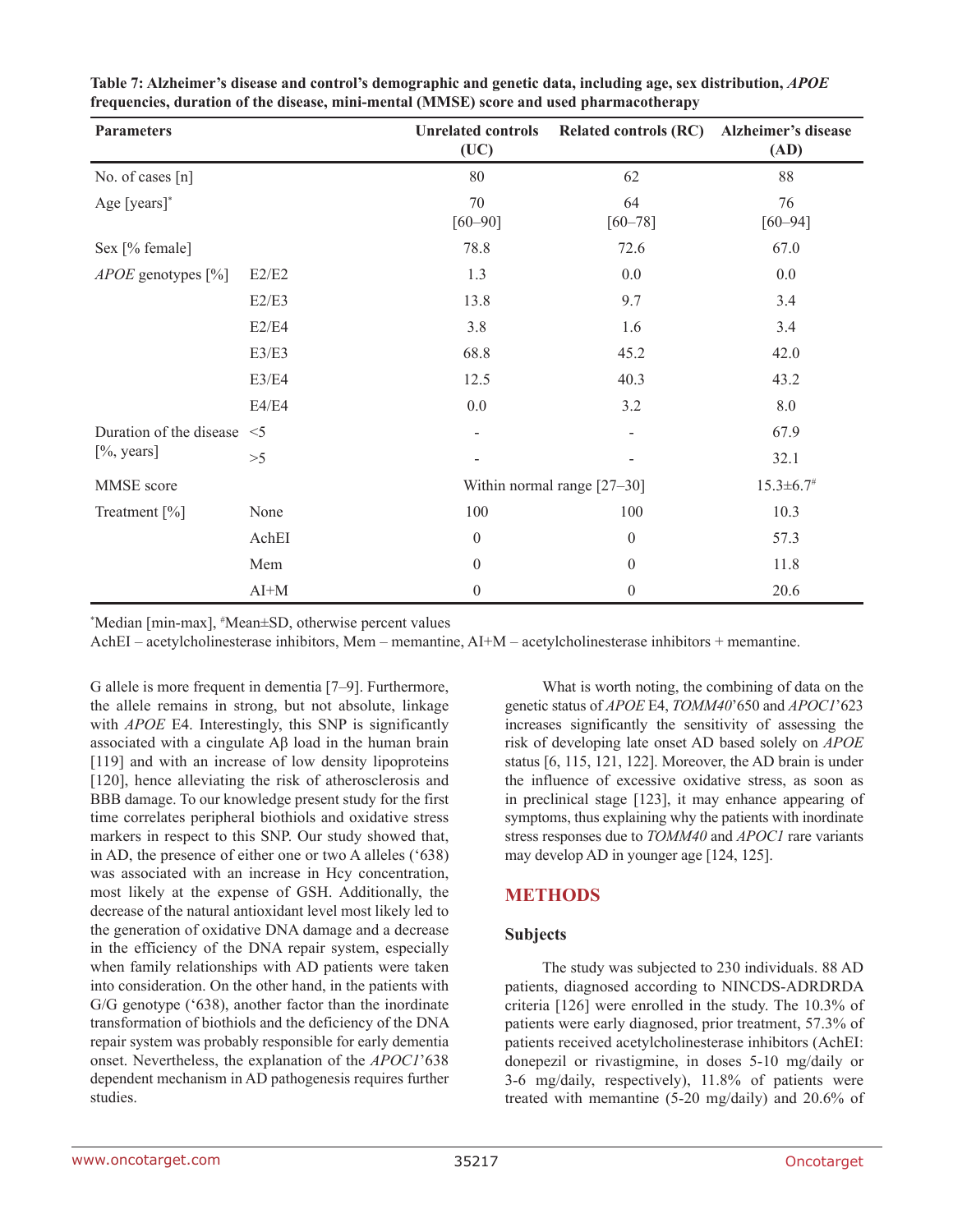patients were treated with combination of memantine and donepezil (10-20 and 5-10 mg/daily). We also recruited 80 control volunteers over 60 years of age with no signs of dementia and other neurological disorders or family history of AD. The comparative group comprised 62 volunteers aged > 60 years with a positive family history of AD and no signs of dementia or other neurological diseases. The alleles of the *APOE* gene were analyzed in all subjects. The demographic data are shown in Table 7. All participants or their legal guardians provided signed a written consent. The research project was approved by the Bioethical Committee at the Poznan University of Medical Sciences, a decision no. 1031/13, dated May 5, 2013, with subsequent supplement.

## **Material**

Each participant's blood was collected on an anticoagulant – K<sub>3</sub>EDTA (Monovette™ vacuum system, Sarstedt, USA). A total volume of 3 ml of blood was immediately aliquoted, frozen and stored at -80°C upon nucleic acid isolation (Gravity Flow, A&A Biotechnology, Poland). Subsequently, the remaining blood was centrifuged (1400 RCF, 10 min). The obtained plasma was aliquoted and stored at -80°C until further processing.

#### **Homocysteine and glutathione quantification**

The concentrations of plasma biothiols (Hcy and GSH) were analyzed by High Performance Liquid Chromatography with Electrochemical Detection (HPLC/EC) (Dionex, Germany/ESA, USA) according to Dorszewska *et al.* [34]. Briefly, 150 μL of plasma was diluted with 75 μL of water. Subsequently, the thiols were reduced with 25 μL of 10% TCEP (tris[2-carboxyethyl] phosphine) in water. Then, the sample was deproteinized with 500  $\mu$ L 1M HClO<sub>4</sub> and centrifuged for 5 min at 12,000 RCF, and the supernatant was injected into HPLC/ EC system equipped with C18 column (250 mm x 4.6 mm x 5 μm) with pre-column (ThermoFisher Scientific, Germany) and eluted with aqueous buffer supplied with 25 mM  $\text{NaH}_2\text{PO}_4$ , 15 mM sodium dodecyl sulphate and 17% acetonitrile (vol.) at pH=2.90. The data were integrated and analyzed by Chromelon software.

#### **OGG1 and 8-oxo2dG quantification**

Determination of the plasma 8-oxo2dG and OGG1 concentrations was performed by the ELISA method. For 8-oxo2dG, the assay measured free circulating nucleotide in the plasma, excised from DNA, without prior DNA extraction and digestion. Similarly, the assay for OGG1 measured free circulating protein. The analysis was performed according to the manufacturer's protocols (EI LAB, China) on undiluted plasma samples. Absorbance was measured by the EPOCH microplate reader (BioTek, USA). The concentrations were calculated from a fourparametric standard curve (R=0.998) by Gen5 ver. 2.01 software (provided with the reader). Inter- and intra-assay coefficients of variability amounted: 5.3% and 7.2% for 8-oxo2dG and 6.5% and 9.7% for OGG1, respectively.

## **APOE genotyping**

The method of *APOE* genotyping has been described previously [127]. Briefly, the 40-50 ng of DNA extracted from frozen blood (Genomic Micro AX Blood Gravity, A&A Biotechnology, Poland) was used for Real-Time qPCR (CFX Connect, 1x SsofastEvaGreenSupermix, Bio-Rad, USA) with three pairs of primers (c=6.25 mM) corresponding to three common alleles of *APOE* (E2, E3, and E4, respectively). The reactions with Cq $\leq$ 28 ( $\leq$ 10 cycle of secondary qPCR) were considered positive.

## **TOMM40'523 genotyping**

For the carriers of *APOE* E4 allele, the *TOMM40*'523 variant was analyzed by modified capillary electrophoresis method described before [24]. Briefly, 40-50 ng of genomic DNA was amplified with 10 mM corresponding primers (forward labeled with 5-FAM), Hi-Fi polymerase in a mixture of 1x Hi-Fi buffer, 1.6x Amplifier and 4 mM dNTPs (Novazym, Poland). The electrophoresis was carried out by an external laboratory on ABI3000 analyzer (GE, USA). The data was analyzed by Peak Scanner software. The results were validated by sequencing by an external laboratory.

Subsequently, for the remaining subjects (without *APOE* E4 allele), with a bimodal distribution of S and VL T*OMM40*'523 variants, the analysis was performed by High Resolution Melting Analysis (HRM), according to: Laczó *et al.* [19], with modifications. Briefly, 20 ng of genomic DNA was used for Real-Time-qPCR (CFX Connect, 1x SsofastEvaGreenSupermix, Bio-Rad, USA) with corresponding primers (c=6.25 mM), next, the melting analysis was performed, and the data was analyzed by Melting Analysis software (Bio-Rad, USA). The HRM results were cross-referenced with the data obtained by capillary electrophoresis and validated by direct sequencing of 10% of samples in a commercial facility.

*TOMM40'650 and APOC1'638 genotyping* were performed by HRM method in conditions described above, and similarly, 10% of samples were validated by direct sequencing in an external laboratory.

The cycling conditions of PCRs and HRM, as well as the sequences of the primers used, shall be provided upon request.

*The statistical analysis* was performed using GraphPad for Windows software and Statistica 12.5 for Windows (StatSoft, USA), with the nonparametric Kruskal-Wallis and Mann-Whitney tests, unless stated otherwise. The normality of data distributions was checked using the Shapiro-Wilk test (when the sample size were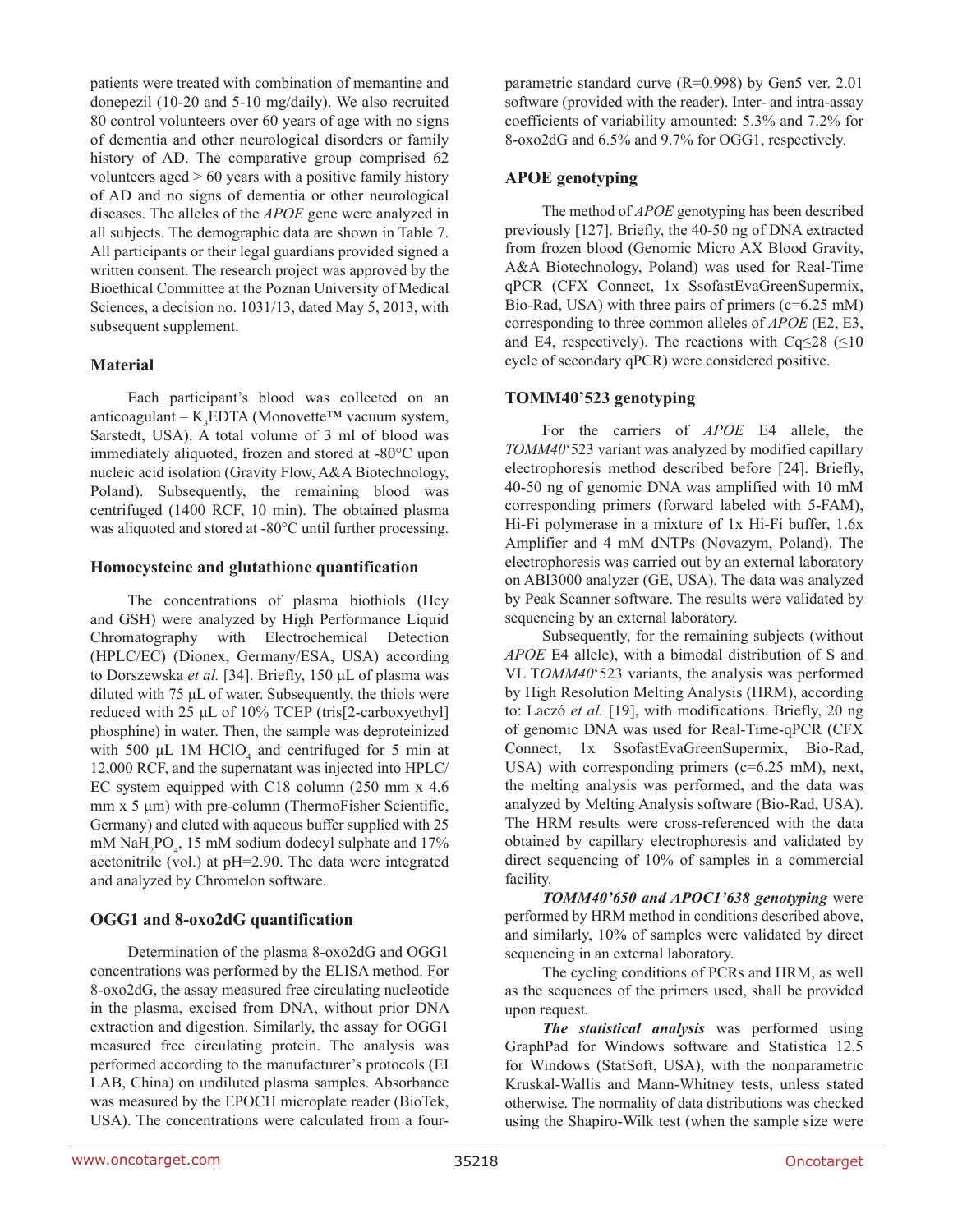50 or less) and Kolgomorov-Smirnow (when the sample size is larger than 50). Analysis of the homogeneity of variance was carried out using the Levene's test. Considering the potential false positive rate incurred by multiple comparisons of several gene associations in control and two patient groups, we applied the Bonferroni correction method to adjust the p value  $(p_{\text{corr}})$ . The level of significance was set as  $p<0.05$ .

## **CONCLUSIONS**

Out of the analyzed variants, the *TOMM40*'523-L and *APOC1*'638-G were in the strongest linkage disequilibrium with *APOE* E4, while the association was much less pronounced for *TOMM40*'650-G SNP, especially in persons without a family history of AD. In the course of AD, the VL and A alleles of the analyzed genes (*TOMM40*'523 and *APOC1*'650) were associated with the generation of Hcy and with a decrease in the formation of antioxidants (GSH), followed by the reduced level of oxidized nucleotide (8-oxo2dG) removed from DNA. On the other hand, in patients with *TOMM40*'523 S/S genotype, most likely reduced the efficiency of the oxidative damage repair system (OGG1) led to the accumulation of oxidative damage in DNA and early symptoms of dementia.

#### **Abbreviations**

8-oxo2dG: 8-oxo-2'-deoxyguanosine, Aβ: amyloid β, AchEI: acetylcholinesterase inhibitor, AD: Alzheimer's disease, apoC1: apolipoprotein C1, apoE: apolipoprotein E, AOO: age of onset, BACE1: beta-site amyloid precursor protein cleaving enzyme 1, BBB: blood-brain barrier, BER: base excision repair, CNS: central nervous system, Cys: cysteine, GSH: glutathione, Hcy: homocysteine, HHcy: hyperhomocysteinemia, HPLC/EC: high pressure liquid chromatography with electrochemical detection, HRM: high resolution melting, MCI: mild cognitive impairment, Met: methionine, MMSE: Mini–Mental State Examination, mtGSH: mitochondrial glutathione, OGG1: 8-oxoguanine DNA glycosylase, PS1: presenilin 1, RC: related controls - control volunteers with positive family history of Alzheimer's disease, ROS: reactive oxygen species, SAM: S-adenosylmethionine, SNP: single nucleotide polymorphism, TOM40: translocase of the outer mitochondrial membrane homolog 40, UC: unrelated controls: control volunteers without positive family history of Alzheimer's disease.

#### **Author contributions**

Michał Prendecki (M.P.) – recruited control and comparative groups, performed sample banking, DNA and plasma isolation and genetic analyses of *APOE*, *APOC1* and *TOMM40*, as well as prepared the manuscript with subsequent editing; M.P. with the help of Marta Kowalska performed ELISA assessment of 8-oxo2dG and OGG1 in plasma, and prepared samples for HPLC analysis of Hcy and GSH. Jolanta Florczak-Wyspiańska, Jan Ilkowski, Małgorzata Wiszniewska and Wojciech Kozubski – recruited AD patients and performed clinical features assessment. Teresa Grzelak and M.P. – performed statistical analyses. Katarzyna Bialas – performed secondary editing and language correction. Jolanta Dorszewska performed chromatographic assessments and provided numerical data, as well as performed critical review and thorough editing of the manuscript.

## **CONFLICTS OF INTEREST**

The authors have no conflicts of interest to disclose.

## **FUNDING**

This work was supported by the grant of Poznan University of Medical Sciences, no. 502-14-01111677-10342.

# **REFERENCES**

- 1. Reitz C, Brayne C, Mayeux R. Epidemiology of Alzheimer disease. Nat Rev Neurol. 2011; 7:137–52. <https://doi.org/10.1038/nrneurol.2011.2>.
- 2. Bekris LM, Yu CE, Bird TD, Tsuang DW. Genetics of Alzheimer disease. J Geriatr Psychiatry Neurol. 2010; 23:213–27. <https://doi.org/10.1177/0891988710383571>.
- 3. Alonso Vilatela ME, López-López M, Yescas-Gómez P. Genetics of Alzheimer's disease. Arch Med Res. 2012; 43:622–31. [https://doi.org/10.1016/j.arcmed.2012.10.017.](https://doi.org/10.1016/j.arcmed.2012.10.017)
- 4. Lahiri DK, Maloney B, Basha MR, Ge YW, Zawia NH. How and when environmental agents and dietary factors affect the course of Alzheimer's disease: the "LEARn" model (latent early-life associated regulation) may explain the triggering of AD. Curr Alzheimer Res. 2007; 4:219–28.
- 5. Corder EH, Saunders AM, Strittmatter WJ, Schmechel DE, Gaskell PC, Small GW, Roses AD, Haines JL, Pericak-Vance MA. Gene dose of apolipoprotein E type 4 allele and the risk of Alzheimer's disease in late onset families. Science. 1993; 261:921–3.
- 6. Kamino K, Yoshiiwa A, Nishiwaki Y, Nagano K, Yamamoto H, Kobayashi T, Nonomura Y, Yoneda H, Sakai T, Imagawa M, Miki T, Ogihara T. Genetic Association Study between Senile Dementia of Alzheimer's type and APOE/C1/C2 gene cluster. Gerontology. 1996; 42:12–9. [https://doi.org/10.1159/000213820.](https://doi.org/10.1159/000213820)
- 7. Cervantes S, Samaranch L, Vidal-Taboada JM, Lamet I, Bullido MJ, Frank-García A, Coria F, Lleó A, Clarimón J, Lorenzo E, Alonso E, Sánchez-Juan P, Rodríguez-Rodríguez E, et al. Genetic variation in APOE cluster region and Alzheimer's disease risk. Neurobiol Aging. 2011; 32:2107.e7–2107.e17. <https://doi.org/10.1016/j.neurobiolaging.2011.05.023>.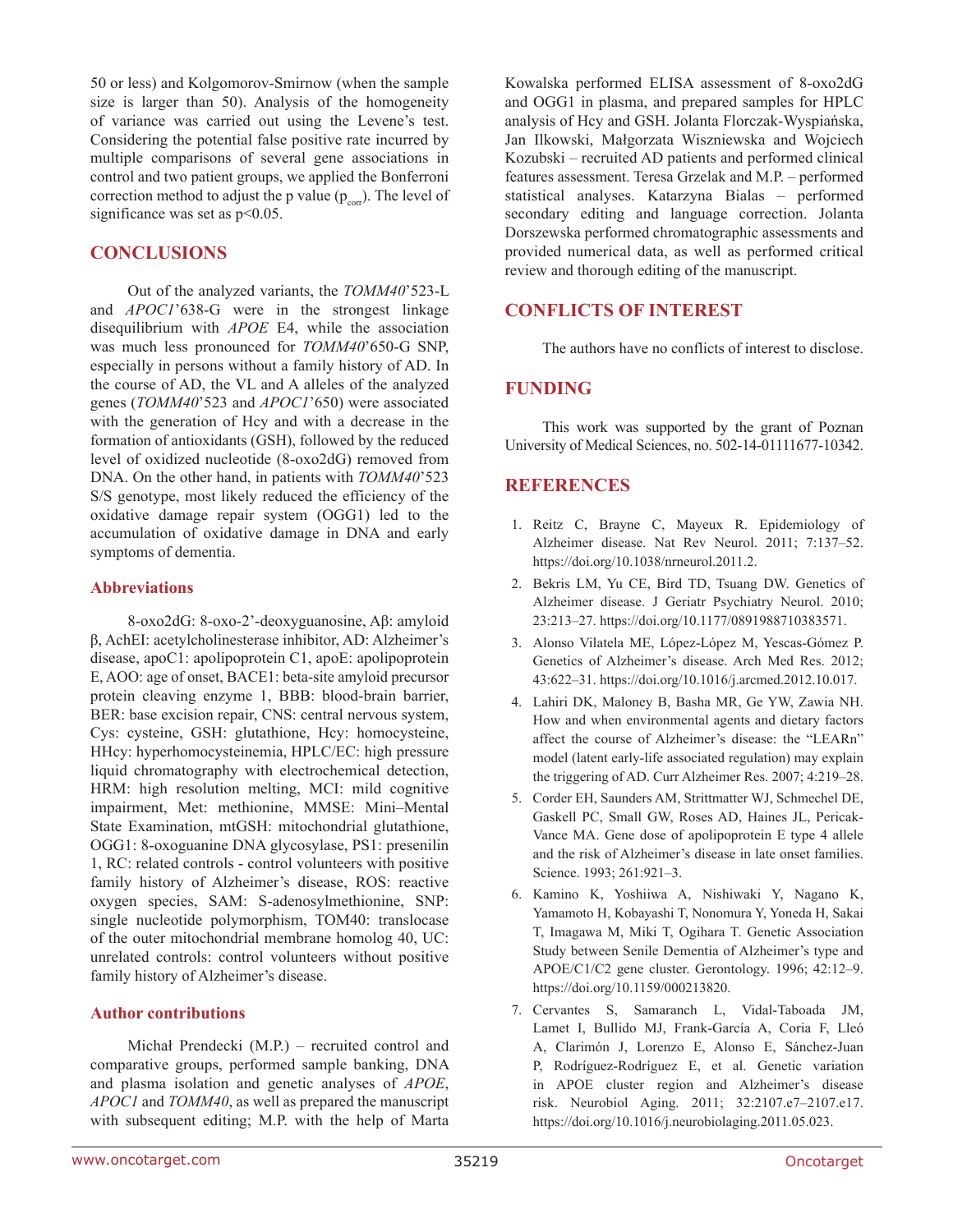- 8. Seshadri S, Fitzpatrick AL, Ikram MA, DeStefano AL, Gudnason V, Boada M, Bis JC, Smith AV, Carassquillo MM, Lambert JC, Harold D, Schrijvers EM, Ramirez-Lorca R, et al. Genome-wide analysis of genetic loci associated with Alzheimer disease. JAMA. 2010; 303:1832–40. <https://doi.org/10.1001/jama.2010.574>.
- 9. Li H, Wetten S, Li L, St Jean PL, Upmanyu R, Surh L, Hosford D, Barnes MR, Briley JD, Borrie M, Coletta N, Delisle R, Dhalla D, et al. Candidate single-nucleotide polymorphisms from a genomewide association study of Alzheimer disease. Arch Neurol. 2008; 65:45–53. <https://doi.org/10.1001/archneurol.2007.3>.
- 10. Jong MC, Gijbels MJ, Dahlmans VE, Gorp PJ, Koopman SJ, Ponec M, Hofker MH, Havekes LM. Hyperlipidemia and cutaneous abnormalities in transgenic mice overexpressing human apolipoprotein C1. J Clin Invest. 1998; 101:145–52. [https://doi.org/10.1172/JCI791.](https://doi.org/10.1172/JCI791)
- 11. Zhang W, Hu C, Yang Z, Zhou Q, Peng D, Yuan X, Lv Z, Pang S, Jiang W, Yang C, Shi X, Pang G, Yang Y, et al. APOE and APOC1 gene polymorphisms are associated with cognitive impairment progression in Chinese patients with late-onset Alzheimer′s disease. Neural Regen Res. 2014; 9:653. [https://doi.org/10.4103/1673-5374.130117.](https://doi.org/10.4103/1673-5374.130117)
- 12. Bagnoli S, Piaceri I, Tedde A, Bessi V, Bracco L, Sorbi S, Nacmias B. Tomm40 polymorphisms in Italian Alzheimer's disease and frontotemporal dementia patients. Neurol Sci. 2013; 34:995–8.<https://doi.org/10.1007/s10072-013-1425-6>.
- 13. Huang H, Zhao J, Xu B, Ma X, Dai Q, Li T, Xue F, Chen B. The TOMM40 gene rs2075650 polymorphism contributes to Alzheimer's disease in Caucasian, and Asian populations. Neurosci Lett. 2016; 628:142–6. [https://doi.org/10.1016/j.neulet.2016.05.050.](https://doi.org/10.1016/j.neulet.2016.05.050)
- 14. He Y, Li C, Yang Y, Li Y, Wang Y, Yang H, Jin T, Chen S. Meta-analysis of the rs2075650 polymorphism and risk of Alzheimer disease. Aging Clin Exp Res. 2016; 28:805–11. <https://doi.org/10.1007/s40520-015-0489-y>.
- 15. Arpawong TE, Pendleton N, Mekli K, McArdle JJ, Gatz M, Armoskus C, Knowles JA, Prescott CA. Genetic variants specific to aging-related verbal memory: insights from GWASs in a population-based cohort. Ginsberg SD, editor. PLoS One. 2017; 12:e0182448. [https://doi.org/10.1371/journal.pone.0182448.](https://doi.org/10.1371/journal.pone.0182448)
- 16. Linnertz C, Saunders AM, Lutz MW, Crenshaw DM, Grossman I, Burns DK, Whitfield KE, Hauser MA, McCarthy JJ, Ulmer M, Allingham R, Welsh-Bohmer KA, Roses AD, et al. Characterization of the poly-T variant in the TOMM40 gene in diverse populations. PLoS One. 2012; 7:e30994. [https://doi.org/10.1371/journal.pone.0030994.](https://doi.org/10.1371/journal.pone.0030994)
- 17. Helisalmi S, Hall A, Meriläinen EH, Väisänen V, Koivisto AM, Herukka SK, Laitinen M, Soininen H, Hiltunen M. The Effect of TOMM40 Poly-T Repeat lengths on age of onset and cerebrospinal fluid biomarkers in finnish Alzheimer's disease patients. Neurodegener Dis. 2014; 14:204–8. <https://doi.org/10.1159/000367994>.
- 18. Lyall DM, Harris SE, Bastin ME, Muñoz Maniega S, Murray C, Lutz MW, Saunders AM, Roses AD, Valdés Hernández M del C, Royle NA, Starr JM, Porteous DJ, Wardlaw JM, et al. Alzheimer's disease susceptibility genes APOE and TOMM40, and brain white matter integrity in the Lothian Birth Cohort 1936. Neurobiol Aging. 2014; 35:1513.e25–1513.e33. [https://doi.org/10.1016/j.neurobiolaging.2014.01.006.](https://doi.org/10.1016/j.neurobiolaging.2014.01.006)
- 19. Laczó J, Andel R, Vyhnalek M, Matoska V, Kaplan V, Nedelska Z, Lerch O, Gazova I, Moffat SD, Hort J. The effect of TOMM40 on spatial navigation in amnestic mild cognitive impairment. Neurobiol Aging. 2015; 36:2024–33. [https://doi.org/10.1016/j.neurobiolaging.2015.03.004.](https://doi.org/10.1016/j.neurobiolaging.2015.03.004)
- 20. Lyall DM, Harris SE, Bastin ME, Muñoz Maniega S, Murray C, Lutz MW, Saunders AM, Roses AD, Valdés Hernández M del C, Royle NA, Starr JM, Porteous DJ, Wardlaw JM, et al. Are APOE  $\varepsilon$  genotype and TOMM40 poly-T repeat length associations with cognitive ageing mediated by brain white matter tract integrity? Transl Psychiatry. 2014; 4:e449. [https://doi.org/10.1038/tp.2014.89.](https://doi.org/10.1038/tp.2014.89)
- 21. Yu L, Lutz MW, Wilson RS, Burns DK, Roses AD, Saunders AM, Gaiteri C, De Jager PL, Barnes LL, Bennett DA. TOMM40 ′523 variant and cognitive decline in older persons with APOE  $\epsilon$ 3/3 genotype. Neurology. 2017; 88:661–8. <https://doi.org/10.1212/WNL.0000000000003614>.
- 22. Caselli RJ, Dueck AC, Huentelman MJ, Lutz MW, Saunders AM, Reiman EM, Roses AD. Longitudinal modeling of cognitive aging and the TOMM40 effect. Alzheimers Dement. 2012; 8:490–5. <https://doi.org/10.1016/j.jalz.2011.11.006>.
- 23. Johnson SC, La Rue A, Hermann BP, Xu G, Koscik RL, Jonaitis EM, Bendlin BB, Hogan KJ, Roses AD, Saunders AM, Lutz MW, Asthana S, Green RC, et al. The effect of TOMM40 poly-T length on gray matter volume and cognition in middle-aged persons with APOE E3/E3 genotype. Alzheimers Dement. 2011; 7:456–65. [https://doi.org/10.1016/j.jalz.2010.11.012.](https://doi.org/10.1016/j.jalz.2010.11.012)
- 24. Maruszak A, Pepłońska B, Safranow K, Chodakowska-Żebrowska M, Barcikowska M, Zekanowski C. TOMM40 rs10524523 polymorphism's role in late-onset Alzheimer's disease and in longevity. J Alzheimers Dis. 2012; 28:309– 22. [https://doi.org/10.3233/JAD-2011-110743.](https://doi.org/10.3233/JAD-2011-110743)
- 25. Schott JM, Crutch SJ, Carrasquillo MM, Uphill J, Shakespeare TJ, Ryan NS, Yong KX, Lehmann M, Ertekin-Taner N, Graff-Radford NR, Boeve BF, Murray ME, Khan QU, et al. Genetic risk factors for the posterior cortical atrophy variant of Alzheimer's disease. Alzheimers Dement. 2016; 12:862–71. <https://doi.org/10.1016/j.jalz.2016.01.010>.
- 26. Roses AD, Lutz MW, Amrine-Madsen H, Saunders AM, Crenshaw DG, Sundseth SS, Huentelman MJ, Welsh-Bohmer KA, Reiman EM. A TOMM40 variable-length polymorphism predicts the age of late-onset Alzheimer's disease. Pharmacogenomics J. 2010; 10:375–84. <https://doi.org/10.1038/tpj.2009.69>.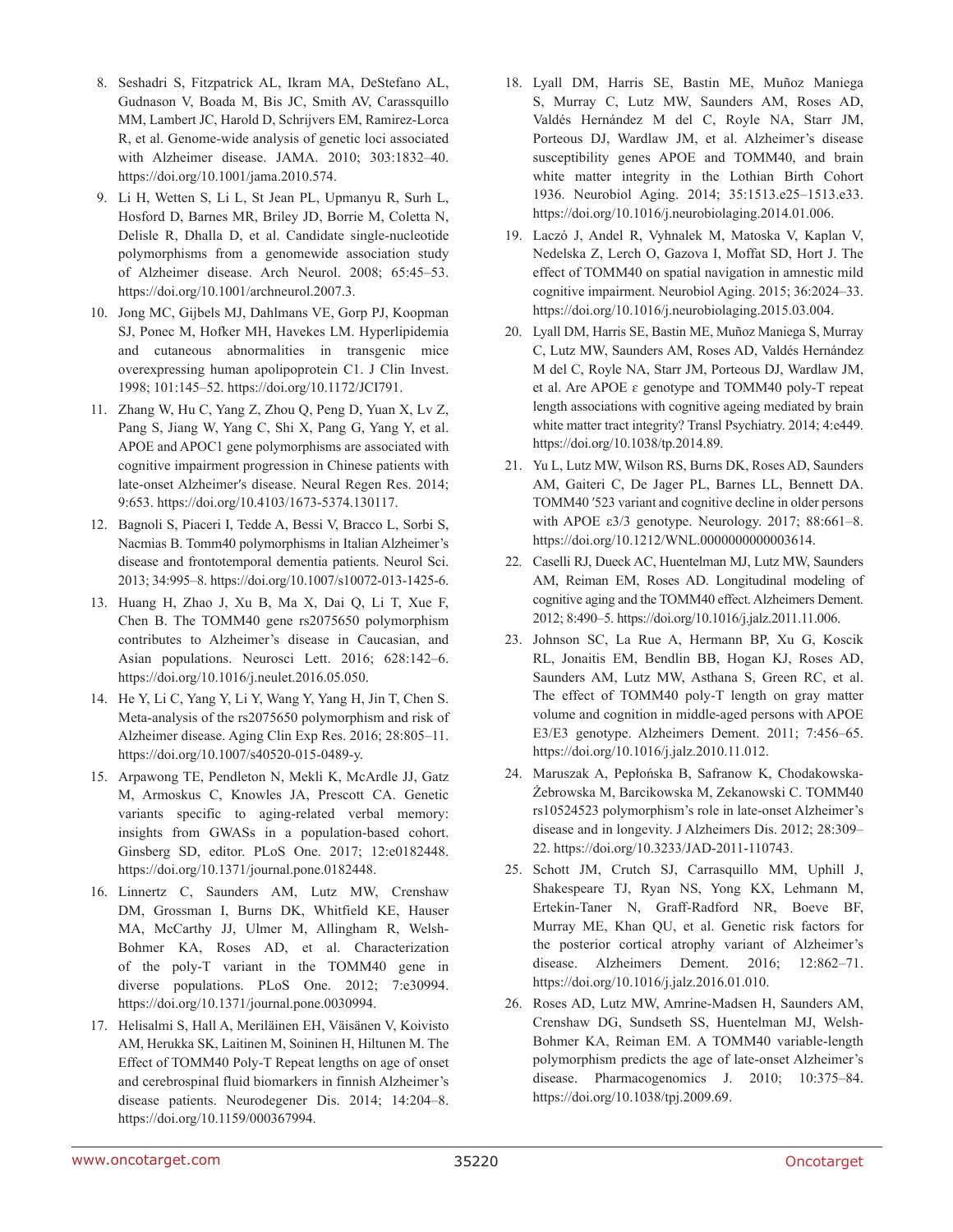- 27. Devi L, Prabhu BM, Galati DF, Avadhani NG, Anandatheerthavarada HK. Accumulation of Amyloid precursor protein in the mitochondrial import channels of human Alzheimer's disease brain is associated with mitochondrial dysfunction. J Neurosci. 2006; 26:9057–68. [https://doi.org/10.1523/JNEUROSCI.1469-06.2006.](https://doi.org/10.1523/JNEUROSCI.1469-06.2006)
- 28. Hansson Petersen CA, Alikhani N, Behbahani H, Wiehager B, Pavlov PF, Alafuzoff I, Leinonen V, Ito A, Winblad B, Glaser E, Ankarcrona M. The amyloid beta-peptide is imported into mitochondria via the TOM import machinery and localized to mitochondrial cristae. Proc Natl Acad Sci U S A. 2008; 105:13145–50. [https://doi.org/10.1073/pnas.0806192105.](https://doi.org/10.1073/pnas.0806192105)
- 29. Ribas V, García-Ruiz C, Fernández-Checa JC. Glutathione and mitochondria. Front Pharmacol. 2014; 5:151. <https://doi.org/10.3389/fphar.2014.00151>.
- 30. Ruszkiewicz J, Albrecht J. Changes in the mitochondrial antioxidant systems in neurodegenerative diseases and acute brain disorders. Neurochem Int. 2015; 88:66–72. <https://doi.org/10.1016/j.neuint.2014.12.012>.
- 31. Gu F, Chauhan V, Chauhan A. Glutathione redox imbalance in brain disorders. Curr Opin Clin Nutr Metab Care. 2015; 18:89–95. [https://doi.org/10.1097/MCO.0000000000000134.](https://doi.org/10.1097/MCO.0000000000000134)
- 32. Shaki F, Shayeste Y, Karami M, Akbari E, Rezaei M, Ataee R. The effect of epicatechin on oxidative stress and mitochondrial damage induced by homocycteine using isolated rat hippocampus mitochondria. Res Pharm Sci. 2017; 12:119. <https://doi.org/10.4103/1735-5362.202450>.
- 33. Ganapathy PS, Perry RL, Tawfik A, Smith RM, Perry E, Roon P, Bozard BR, Ha Y, Smith SB. Homocysteinemediated modulation of mitochondrial dynamics in retinal ganglion cells. Invest Ophthalmol Vis Sci. 2011; 52:5551. <https://doi.org/10.1167/iovs.11-7256>.
- 34. Dorszewska J, Florczak J, Rozycka A, Kempisty B, Jaroszewska-Kolecka J, Chojnacka K, Trzeciak WH, Kozubski W. Oxidative DNA damage and level of thiols as related to polymorphisms of MTHFR, MTR, MTHFD1 in Alzheimer's and Parkinson's diseases. Acta Neurobiol Exp (Wars). 2007; 67:113–29.
- 35. Setién-Suero E, Suárez-Pinilla M, Suárez-Pinilla P, Crespo-Facorro B, Ayesa-Arriola R. Homocysteine and cognition: a systematic review of 111 studies. Neurosci Biobehav Rev. 2016; 69:280–98. [https://doi.org/10.1016/j.neubiorev.2016.08.014.](https://doi.org/10.1016/j.neubiorev.2016.08.014)
- 36. de Souza-Pinto NC, Wilson DM, Stevnsner TV, Bohr VA. Mitochondrial DNA, base excision repair and neurodegeneration. DNA Repair (Amst). 2008; 7:1098–109. [https://doi.org/10.1016/j.dnarep.2008.03.011.](https://doi.org/10.1016/j.dnarep.2008.03.011)
- 37. Sliwinska A, Kwiatkowski D, Czarny P, Toma M, Wigner P, Drzewoski J, Fabianowska-Majewska K, Szemraj J, Maes M, Galecki P, Sliwinski T. The levels of 7,8-dihydrodeoxyguanosine (8-oxoG) and 8-oxoguanine DNA glycosylase 1 (OGG1) – A potential diagnostic

biomarkers of Alzheimer's disease. J Neurol Sci. 2016; 368:155–9. [https://doi.org/10.1016/j.jns.2016.07.008.](https://doi.org/10.1016/j.jns.2016.07.008)

- 38. Yasui M, Kanemaru Y, Kamoshita N, Suzuki T, Arakawa T, Honma M. Tracing the fates of sitespecifically introduced DNA adducts in the human genome. DNA Repair (Amst). 2014; 15:11–20. [https://doi.org/10.1016/j.dnarep.2014.01.003.](https://doi.org/10.1016/j.dnarep.2014.01.003)
- 39. Kwiatkowski D, Czarny P, Toma M, Jurkowska N, Sliwinska A, Drzewoski J, Bachurska A, Szemraj J, Maes M, Berk M, Su KP, Galecki P, Sliwinski T. Associations between DNA Damage, DNA base excision repair gene variability and Alzheimer's disease risk. Dement Geriatr Cogn Disord. 2016; 41:152–71. [https://doi.org/10.1159/000443953.](https://doi.org/10.1159/000443953)
- 40. Dezor M, Dorszewska J, Florczak J, Kempisty B, Jaroszewska-Kolecka J, Rozycka A, Polrolniczak A, Bugaj R, Jagodzinski PP, Kozubski W. Expression of 8-oxoguanine DNA glycosylase 1 (OGG1) and the level of p53 and TNF-αlpha proteins in peripheral lymphocytes of patients with Alzheimer's disease. Folia Neuropathol. 2011; 49:123–31.
- 41. Dorszewska J, Kempisty B, Jaroszewska-Kolecka J, Różycka A, Florczak J, Lianeri M, Jagodziński PP, Kozubski W. Expression and polymorphisms of gene 8-Oxoguanine Glycosylase 1 and the Level of Oxidative DNA damage in peripheral blood lymphocytes of patients with Alzheimer's disease. DNA Cell Biol. 2009; 28:579–88. [https://doi.org/10.1089/dna.2009.0926.](https://doi.org/10.1089/dna.2009.0926)
- 42. Melin J, Schulz C, Wrobel L, Bernhard O, Chacinska A, Jahn O, Schmidt B, Rehling P. Presequence recognition by the tom40 channel contributes to precursor translocation into the mitochondrial matrix. Mol Cell Biol. 2014; 34:3473–85.<https://doi.org/10.1128/MCB.00433-14>.
- 43. Du H, Guo L, Yan S, Sosunov AA, McKhann GM, Yan SS. Early deficits in synaptic mitochondria in an Alzheimer's disease mouse model. Proc Natl Acad Sci U S A. 2010; 107:18670–5.<https://doi.org/10.1073/pnas.1006586107>.
- 44. Swerdlow RH, Khan SM. A mitochondrial cascade hypothesis for sporadic Alzheimer's disease. Med Hypotheses. 2004; 63:8–20. [https://doi.org/10.1016/j.mehy.2003.12.045.](https://doi.org/10.1016/j.mehy.2003.12.045)
- 45. Marí M, Morales A, Colell A, García-Ruiz C, Fernández-Checa JC. Mitochondrial glutathione, a key survival antioxidant. Antioxid Redox Signal. 2009; 11:2685–700. <https://doi.org/10.1089/ARS.2009.2695>.
- 46. Subramanian S, Gottschalk WK, Kim SY, Roses AD, Chiba-Falek O. The effects of PPARγ on the regulation of the TOMM40 - APOE - C1 genes cluster. Biochim Biophys Acta. 2017; 1863:810–6. [https://doi.org/10.1016/j.bbadis.2017.01.004.](https://doi.org/10.1016/j.bbadis.2017.01.004)
- 47. Corona JC, Duchen MR. PPARγ as a therapeutic target to rescue mitochondrial function in neurological disease. Free Radic Biol Med. 2016; 100:153–63. [https://doi.org/10.1016/j.freeradbiomed.2016.06.023.](https://doi.org/10.1016/j.freeradbiomed.2016.06.023)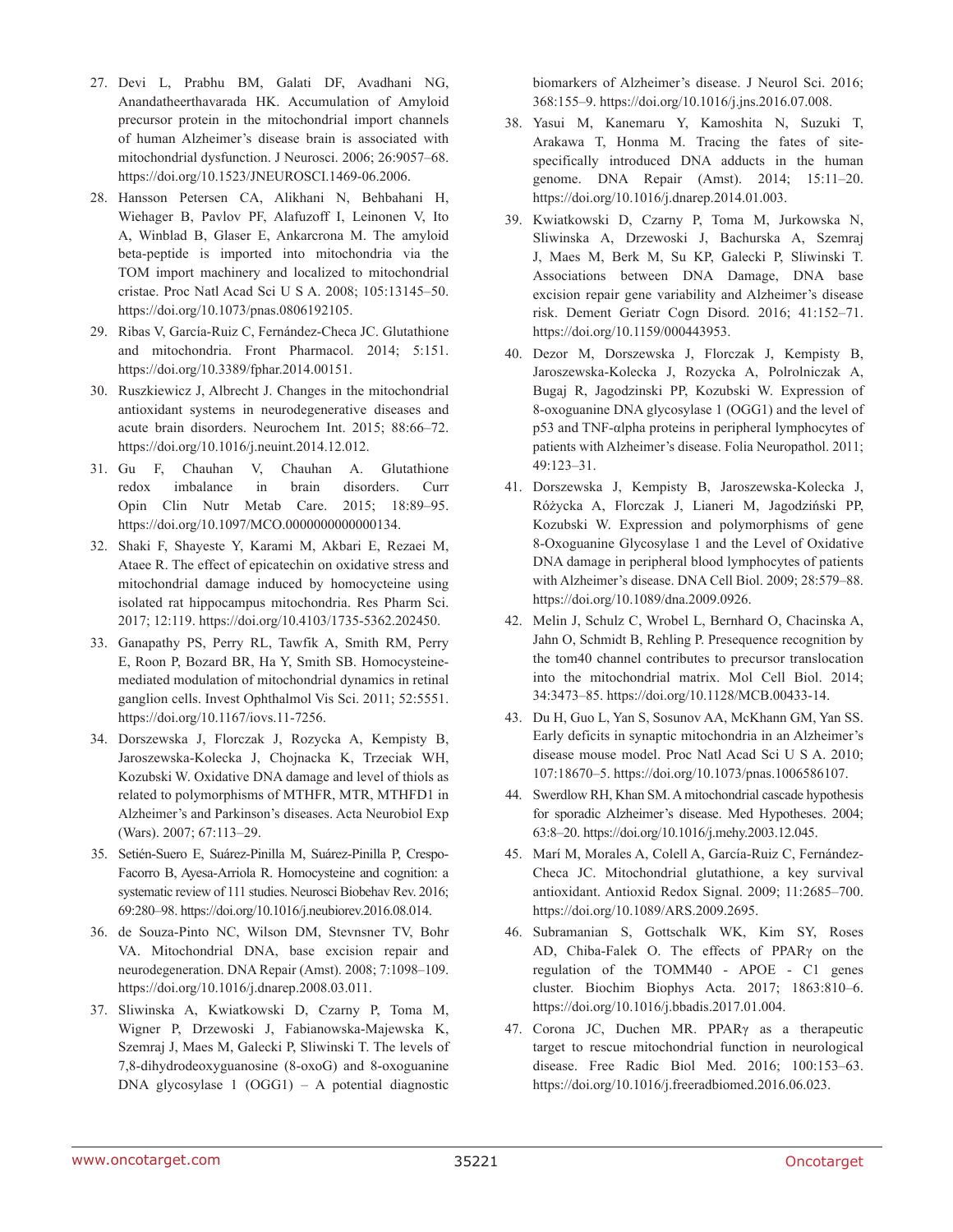- 48. Human Splicing Finder Version 3.1 [Internet]. Available 2018 May 7, from [http://www.umd.be/HSF3/index.html.](http://www.umd.be/HSF3/index.html)
- 49. Dorszewska J, Prendecki M, Oczkowska A, Dezor M, Kozubski W. Molecular basis of familial and sporadic Alzheimer's disease. Curr Alzheimer Res. 2016; 13:952–63. <https://doi.org/10.2174/1567205013666160314150501>.
- 50. Kidd M. Paired helical filaments in electron microscopy of Alzheimer's disease. Nature. 1963; 197:192–3.
- 51. Hardy J, Allsop D. Amyloid deposition as the central event in the aetiology of Alzheimer's disease. Trends Pharmacol Sci. 1991; 12:383–8.
- 52. Selkoe DJ. Physiological production of the beta-amyloid protein and the mechanism of Alzheimer's disease. Trends Neurosci. 1993; 16:403–9.
- 53. Biere AL, Ostaszewski B, Zhao H, Gillespie S, Younkin SG, Selkoe DJ. Co-expression of β-amyloid precursor protein (βAPP) and apolipoprotein E in cell culture: analysis of βAPP processing. Neurobiol Dis. 1995; 2:177–87. <https://doi.org/10.1006/nbdi.1995.0019>.
- 54. Michaelson DM. APOE ε4: the most prevalent yet understudied risk factor for Alzheimer's disease. Alzheimers Dement. 2014; 10:861–8.<https://doi.org/10.1016/j.jalz.2014.06.015>.
- 55. Hauss-Wegrzyniak B, Dobrzanski P, Stoehr JD, Wenk GL. Chronic neuroinflammation in rats reproduces components of the neurobiology of Alzheimer's disease. Brain Res. 1998; 780:294–303.
- 56. Bennett MC, Diamond DM, Stryker SL, Parks JK, Parker WD. Cytochrome oxidase inhibition: a novel animal model of Alzheimer's disease. J Geriatr Psychiatry Neurol. 1992; 5:93–101.
- 57. Szabados T, Dul C, Majtényi K, Hargitai J, Pénzes Z, Urbanics R. A chronic Alzheimer's model evoked by mitochondrial poison sodium azide for pharmacological investigations. Behav Brain Res. 2004; 154:31–40. <https://doi.org/10.1016/j.bbr.2004.01.016>.
- 58. Zafrilla P, Mulero J, Xandri JM, Santo E, Caravaca G, Morillas JM. Oxidative stress in Alzheimer patients in different stages of the disease. Curr Med Chem. 2006; 13:1075–83.
- 59. Genedani S, Rasio G, Cortelli P, Antonelli F, Guidolin D, Galantucci M, Fuxe K, Agnati LF. Studies on homocysteine and dehydroepiandrosterone sulphate plasma levels in Alzheimer's disease patients and in Parkinson's disease patients. Neurotox Res. 2004; 6:327–32.
- 60. Foy CJ, Passmore AP, Vahidassr MD, Young IS, Lawson JT. Plasma chain-breaking antioxidants in Alzheimer's disease, vascular dementia and Parkinson's disease. QJM. 1999; 92:39–45.
- 61. Kozlowski H, Janicka-Klos A, Brasun J, Gaggelli E, Valensin D, Valensin G. Copper, iron, and zinc ions homeostasis and their role in neurodegenerative disorders (metal uptake, transport, distribution and regulation). Coord Chem Rev. 2009; 253:2665–85. [https://doi.org/10.1016/J.CCR.2009.05.011.](https://doi.org/10.1016/J.CCR.2009.05.011)
- 62. Butterfield DA, Hensley K, Cole P, Subramaniam R, Aksenov M, Aksenova M, Bummer PM, Haley BE, Carney JM. Oxidatively induced structural alteration of glutamine synthetase assessed by analysis of spin label incorporation kinetics: relevance to Alzheimer's disease. J Neurochem. 1997; 68:2451–7.
- 63. Colton CA, Gilbert DL. Production of superoxide anions by a CNS macrophage, the microglia. FEBS Lett. 1987; 223:284–8. [https://doi.org/10.1016/0014-5793\(87\)80305-8.](https://doi.org/10.1016/0014-5793(87)80305-8)
- 64. Huang WJ, Zhang X, Chen WW. Role of oxidative stress in Alzheimer's disease. Biomed Rep. 2016; 4:519–22. <https://doi.org/10.3892/br.2016.630>.
- 65. Miner SE, Evrovski J, Cole DE. Clinical chemistry and molecular biology of homocysteine metabolism: an update. Clin Biochem. 1997; 30:189–201.
- 66. Prins ND, Den Heijer T, Hofman A, Koudstaal PJ, Jolles J, Clarke R, Breteler MM; Rotterdam Scan Study. Homocysteine and cognitive function in the elderly: the Rotterdam Scan Study. Neurology. 2002; 59:1375–80.
- 67. Religa D, Styczynska M, Peplonska B, Gabryelewicz T, Pfeffer A, Chodakowska M, Luczywek E, Wasiak B, Stepien K, Golebiowski M, Winblad B, Barcikowska M. Homocysteine, Apolipoproteine E and Methylenetetrahydrofolate Reductase in Alzheimer's disease and mild cognitive impairment. Dement Geriatr Cogn Disord. 2003; 16:64–70.<https://doi.org/10.1159/000070677>.
- 68. Styczyńska M, Strosznajder JB, Religa D, Chodakowska-Zebrowska M, Pfeffer A, Gabryelewicz T, Czapski GA, Kobryś M, Karciauskas G, Barcikowska M. Association between genetic and environmental factors and the risk of Alzheimer's disease. Folia Neuropathol. 2008; 46:249–54.
- 69. Czapski GA, Maruszak A, Styczyńska M, Żekanowski C, Safranow K, Strosznajder JB. Association between plasma biomarkers, CDK5 polymorphism and the risk of Alzheimer's disease. Acta Neurobiol Exp (Wars). 2012; 72:397–411.
- 70. Kim J, Park MH, Kim E, Han C, Jo SA, Jo I. Plasma homocysteine is associated with the risk of mild cognitive impairment in an elderly Korean population. J Nutr. 2007; 137:2093–7.
- 71. Sachdev PS, Lipnicki DM, Crawford J, Reppermund S, Kochan NA, Trollor JN, Draper B, Slavin MJ, Kang K, Lux O, Mather KA, Brodaty H; Memory and Ageing Study Team. Risk profiles of subtypes of mild cognitive impairment: the sydney memory and ageing study. J Am Geriatr Soc. 2012; 60:24–33. [https://doi.org/10.1111/j.1532-5415.2011.03774.x.](https://doi.org/10.1111/j.1532-5415.2011.03774.x)
- 72. Ho PI, Ortiz D, Rogers E, Shea TB. Multiple aspects of homocysteine neurotoxicity: glutamate excitotoxicity, kinase hyperactivation and DNA damage. J Neurosci Res. 2002; 70:694–702. [https://doi.org/10.1002/jnr.10416.](https://doi.org/10.1002/jnr.10416)
- 73. Beard RS, Reynolds JJ, Bearden SE. Hyperhomocysteinemia increases permeability of the blood-brain barrier by NMDA receptor-dependent regulation of adherens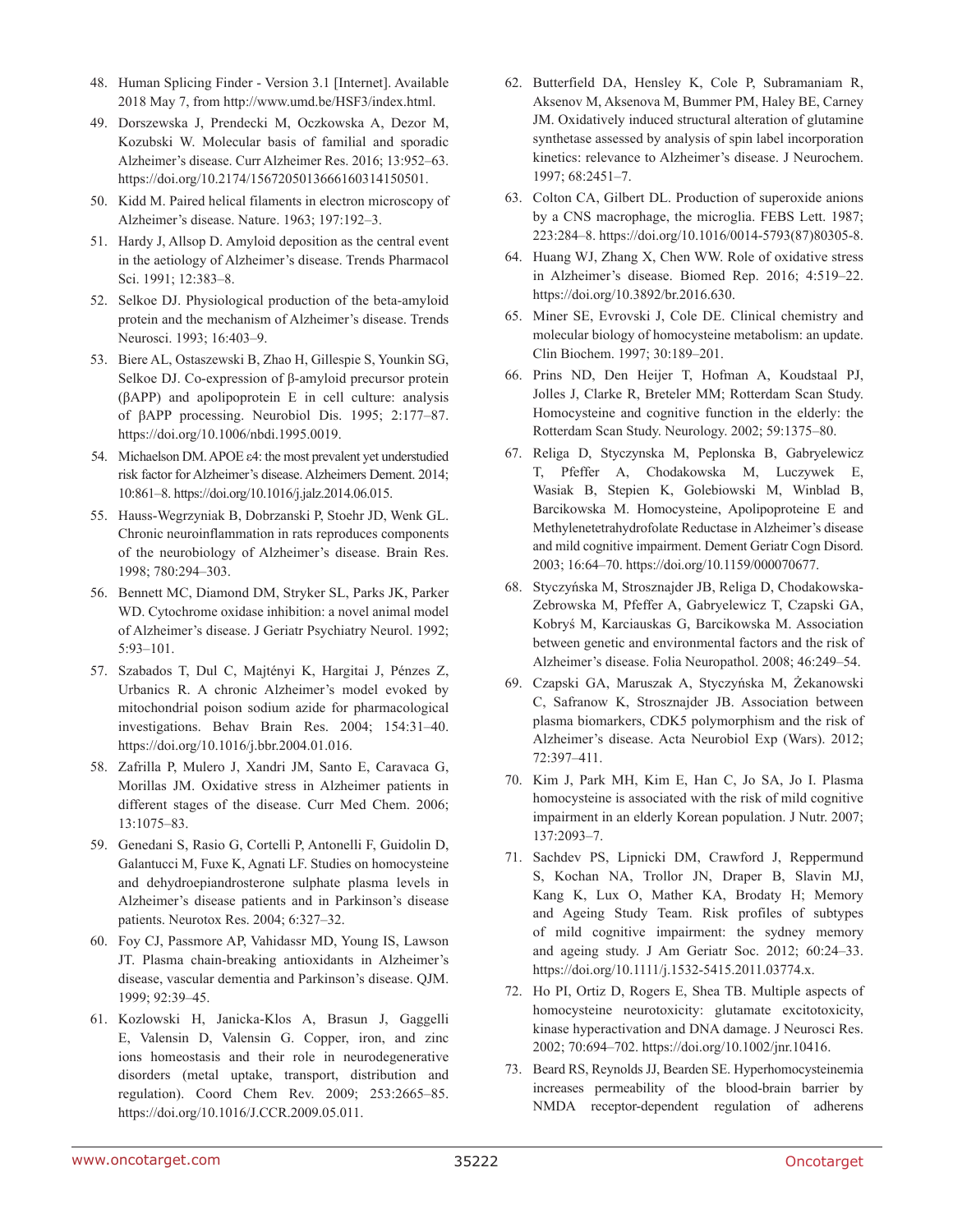and tight junctions. Blood. 2011; 118:2007–14. [https://doi.org/10.1182/blood-2011-02-338269.](https://doi.org/10.1182/blood-2011-02-338269)

- 74. Agnati LF, Genedani S, Leo G, Forni A, Woods AS, Filaferro M, Franco R, Fuxe K. Aβ peptides as one of the crucial volume transmission signals in the trophic units and their interactions with homocysteine. Physiological implications and relevance for Alzheimer's disease. J Neural Transm. 2007; 114:21–31. [https://doi.org/10.1007/s00702-006-0564-9.](https://doi.org/10.1007/s00702-006-0564-9)
- 75. Fuso A, Seminara L, Cavallaro RA, D'Anselmi F, Scarpa S. S-adenosylmethionine/homocysteine cycle alterations modify DNA methylation status with consequent deregulation of PS1 and BACE and beta-amyloid production. Mol Cell Neurosci. 2005; 28:195–204. <https://doi.org/10.1016/j.mcn.2004.09.007>.
- 76. Kamat PK, Kalani A, Tyagi SC, Tyagi N. Hydrogen Sulfide Epigenetically Attenuates Homocysteine-Induced Mitochondrial Toxicity Mediated Through NMDA Receptor in Mouse Brain Endothelial (bEnd3) Cells. J Cell Physiol. 2015; 230:378–94. [https://doi.org/10.1002/jcp.24722.](https://doi.org/10.1002/jcp.24722)
- 77. Chen S, Dong Z, Zhao Y, Sai N, Wang X, Liu H, Huang G, Zhang X. Homocysteine induces mitochondrial dysfunction involving the crosstalk between oxidative stress and mitochondrial pSTAT3 in rat ischemic brain. Sci Rep. 2017; 7:6932. [https://doi.org/10.1038/s41598-017-07112-z.](https://doi.org/10.1038/s41598-017-07112-z)
- 78. Karolczak D, Sawicka E, Dorszewska J, Radel A, Bodnar M, Błaszczyk A, Jagielska J, Marszałek A. Memantine neuroprotective drug in aging brain. Pol J Pathol. 2013; 64:196–203.
- 79. Wang Y, Sanchez-Mendoza EH, Doeppner TR, Hermann DM. Post-acute delivery of memantine promotes post-ischemic neurological recovery, periinfarct tissue remodeling, and contralesional brain plasticity. J Cereb Blood Flow Metab. 2017; 37:980–93. [https://doi.org/10.1177/0271678X16648971.](https://doi.org/10.1177/0271678X16648971)
- 80. Gubandru M, Margina D, Tsitsimpikou C, Goutzourelas N, Tsarouhas K, Ilie M, Tsatsakis AM, Kouretas D. Alzheimer's disease treated patients showed different patterns for oxidative stress and inflammation markers. Food Chem Toxicol. 2013; 61:209–14. <https://doi.org/10.1016/j.fct.2013.07.013>.
- 81. Mosharov E, Cranford MR, Banerjee R. The quantitatively important relationship between homocysteine metabolism and glutathione synthesis by the transsulfuration pathway and its regulation by redox changes. Biochemistry. 2000; 39:13005–11.
- 82. Perry TL, Yong VW, Bergeron C, Hansen S, Jones K. Amino acids, glutathione, and glutathione transferase activity in the brains of patients with Alzheimer's disease. Ann Neurol. 1987; 21:331–6. <https://doi.org/10.1002/ana.410210403>.
- 83. Adams JD, Klaidman LK, Odunze IN, Shen HC, Miller CA. Alzheimer's and Parkinson's disease. Brain levels of glutathione, glutathione disulfide, and vitamin E. Mol Chem Neuropathol. 1991; 14:213–26.
- 84. Gu M, Owen A, Toffa SE, Cooper J, Dexter D, Jenner P, Marsden C, Schapira AH. Mitochondrial function, GSH and iron in neurodegeneration and Lewy body diseases. J Neurol Sci. 1998; 158:24–9. [https://doi.org/10.1016/S0022-510X\(98\)00095-1](https://doi.org/10.1016/S0022-510X(98)00095-1).
- 85. Venkateshappa C, Harish G, Mahadevan A, Srinivas Bharath MM, Shankar SK. Elevated oxidative stress and decreased antioxidant function in the human hippocampus and frontal cortex with increasing age: implications for neurodegeneration in Alzheimer's disease. Neurochem Res. 2012; 37:1601–14. [https://doi.org/10.1007/s11064-012-0755-8.](https://doi.org/10.1007/s11064-012-0755-8)
- 86. Bermejo P, Martín-Aragón S, Benedí J, Susín C, Felici E, Gil P, Ribera JM, Villar AM. Peripheral levels of glutathione and protein oxidation as markers in the development of Alzheimer's disease from Mild Cognitive Impairment. Free Radic Res. 2008; 42:162–70. [https://doi.org/10.1080/10715760701861373.](https://doi.org/10.1080/10715760701861373)
- 87. Puertas MC, Martínez-Martos JM, Cobo MP, Carrera MP, Mayas MD, Ramírez-Expósito MJ. Plasma oxidative stress parameters in men and women with early stage Alzheimer type dementia. Exp Gerontol. 2012; 47:625–30. [https://doi.org/10.1016/j.exger.2012.05.019.](https://doi.org/10.1016/j.exger.2012.05.019)
- 88. Rani P, Krishnan S, Rani Cathrine C. Study on Analysis of Peripheral Biomarkers for Alzheimer's Disease Diagnosis. Front Neurol. 2017; 8:328. [https://doi.org/10.3389/fneur.2017.00328.](https://doi.org/10.3389/fneur.2017.00328)
- 89. Vitvitsky V, Thomas M, Ghorpade A, Gendelman HE, Banerjee R. A Functional Transsulfuration Pathway in the Brain Links to Glutathione Homeostasis. J Biol Chem. 2006; 281:35785–93. <https://doi.org/10.1074/jbc.M602799200>.
- 90. Akkaya Ç, Yavuzer SS, Yavuzer H, Erkol G, Bozluolcay M, Dinçer Y. DNA damage, DNA susceptibility to oxidation and glutathione redox status in patients with Alzheimer's disease treated with and without memantine. J Neurol Sci. 2017; 378:158–62. <https://doi.org/10.1016/J.JNS.2017.04.051>.
- 91. Gabbita SP, Lovell MA, Markesbery WR. Increased nuclear DNA oxidation in the brain in Alzheimer's disease. J Neurochem. 1998; 71:2034–40.
- 92. Lovell MA, Gabbita SP, Markesbery WR. Increased DNA oxidation and decreased levels of repair products in Alzheimer's disease ventricular CSF. J Neurochem. 1999; 72:771–6.
- 93. Lovell MA, Xie C, Markesbery WR. Decreased base excision repair and increased helicase activity in Alzheimer's disease brain. Brain Res. 2000; 855:116–23.
- 94. Iida T, Furuta A, Nishioka K, Nakabeppu Y, Iwaki T. Expression of 8-oxoguanine DNA glycosylase is reduced and associated with neurofibrillary tangles in Alzheimer's disease brain. Acta Neuropathol. 2002; 103:20–5.
- 95. Mao G, Pan X, Zhu BB, Zhang Y, Yuan F, Huang J, Lovell MA, Lee MP, Markesbery WR, Li GM, Gu L. Identification and characterization of OGG1 mutations in patients with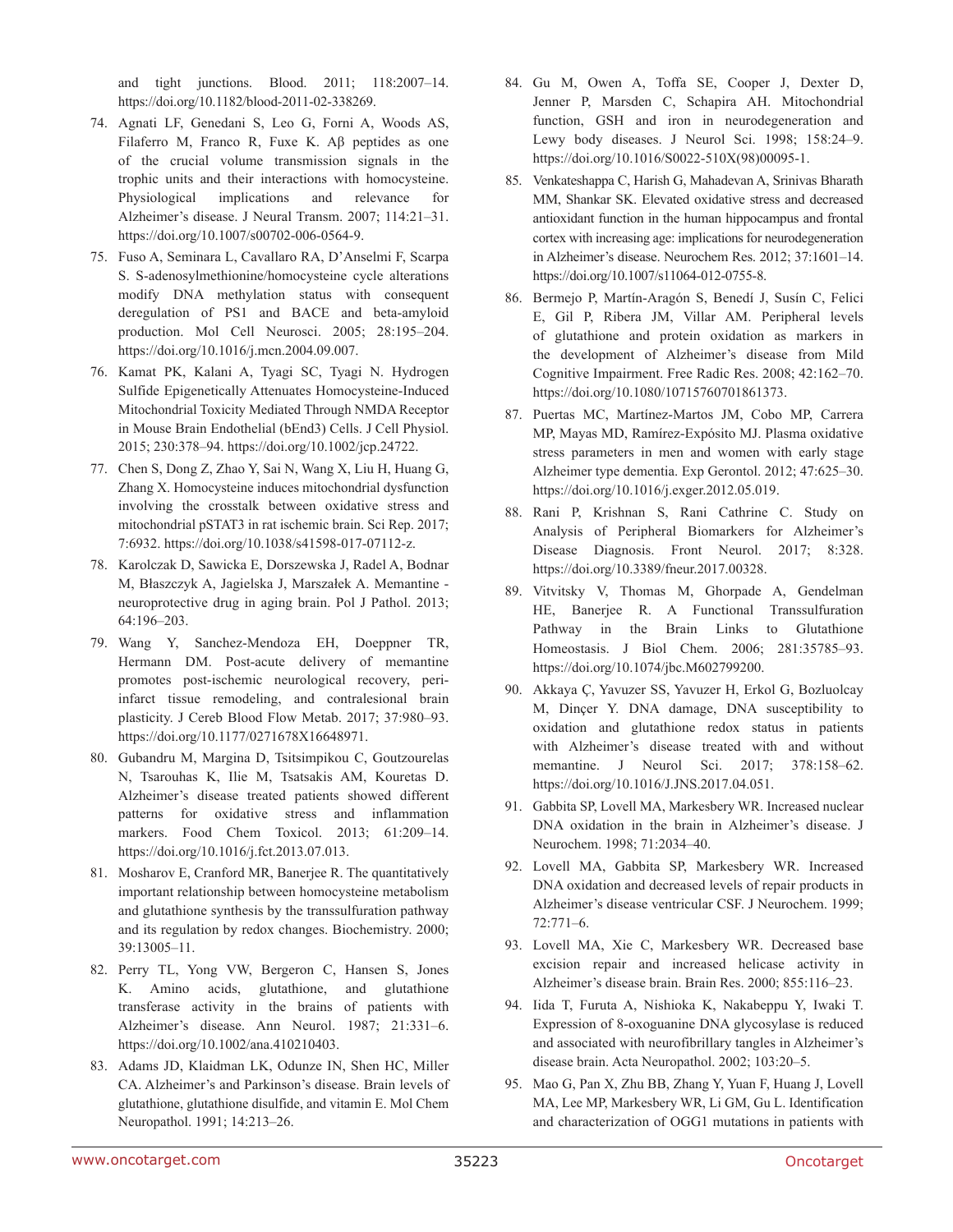Alzheimer's disease. Nucleic Acids Res. 2007; 35:2759–66. <https://doi.org/10.1093/nar/gkm189>.

- 96. Chiba-Falek O, Gottschalk WK, Lutz MW. The effects of the TOMM40 poly-T alleles on Alzheimer's disease phenotypes. Alzheimers Dement. 2018; 14:692–8. [https://doi.org/10.1016/j.jalz.2018.01.015.](https://doi.org/10.1016/j.jalz.2018.01.015)
- 97. Burggren AC, Mahmood Z, Harrison TM, Siddarth P, Miller KJ, Small GW, Merrill DA, Bookheimer SY. Hippocampal thinning linked to longer TOMM40 poly-T variant lengths in the absence of the APOE ε4 variant. Alzheimers Dement. 2017; 13:739–48.
- 98. Greenbaum L, Springer RR, Lutz MW, Heymann A, Lubitz I, Cooper I, Kravitz E, Sano M, Roses AD, Silverman JM, Saunders AM, Beeri MS. The TOMM40 poly-T rs10524523 variant is associated with cognitive performance among non-demented elderly with type 2 diabetes. Eur Neuropsychopharmacol. 2014; 24:1492–9. <https://doi.org/10.1016/j.euroneuro.2014.06.002>.
- 99. Hayden KM, McEvoy JM, Linnertz C, Attix D, Kuchibhatla M, Saunders AM, Lutz MW, Welsh-Bohmer KA, Roses AD, Chiba-Falek O. A homopolymer polymorphism in the TOMM40 gene contributes to cognitive performance in aging. Alzheimers Dement. 2012; 8:381–8. <https://doi.org/10.1016/j.jalz.2011.10.005>.
- 100. Payton A, Sindrewicz P, Pessoa V, Platt H, Horan M, Ollier W, Bubb VJ, Pendleton N, Quinn JP. A TOMM40 poly-T variant modulates gene expression and is associated with vocabulary ability and decline in nonpathologic aging. Neurobiol Aging. 2015; 39:217.e1–7. [https://doi.org/10.1016/j.neurobiolaging.2015.11.017.](https://doi.org/10.1016/j.neurobiolaging.2015.11.017)
- 101. Crenshaw DG, Gottschalk WK, Lutz MW, Grossman I, Saunders AM, Burke JR, Welsh-Bohmer KA, Brannan SK, Burns DK, Roses AD. Using genetics to enable studies on the prevention of Alzheimer's disease. Clin Pharmacol Ther. 2013; 93:177–85. <https://doi.org/10.1038/clpt.2012.222>.
- 102. Pomara N, Bruno D, Nierenberg JJ, Sidtis JJ, Martiniuk FT, Mehta PD, Zetterberg H, Blennow K. TOMM40 poly-T variants and cerebrospinal fluid amyloid beta levels in the elderly. Neurochem Res. 2011; 36:1124–8. <https://doi.org/10.1007/s11064-011-0459-5>.
- 103. Chu SH, Roeder K, Ferrell RE, Devlin B, DeMichele-Sweet MAA, Kamboh MI, Lopez OL, Sweet RA. TOMM40 poly-T repeat lengths, age of onset and psychosis risk in Alzheimer disease. Neurobiol Aging. 2011; 32:2328.e1–9. [https://doi.org/10.1016/j.neurobiolaging.2011.06.016.](https://doi.org/10.1016/j.neurobiolaging.2011.06.016)
- 104. Lyall DM, Royle NA, Harris SE, Bastin ME, Maniega SM, Murray C, Lutz MW, Saunders AM, Roses AD, del Valdés Hernández MC, Starr JM, Porteous DJ, Wardlaw JM, et al. Alzheimer's disease susceptibility genes APOE and TOMM40, and hippocampal volumes in the Lothian birth cohort 1936. PLoS One. 2013; 8:e80513. [https://doi.org/10.1371/journal.pone.0080513.](https://doi.org/10.1371/journal.pone.0080513)
- 105. Jun G, Vardarajan BN, Buros J, Yu CE, Hawk MV, Dombroski BA, Crane PK, Larson EB, Alzheimer's

Disease Genetics Consortium R, Mayeux R, Haines JL, Lunetta KL, Pericak-Vance MA, et al. Comprehensive search for Alzheimer disease susceptibility loci in the APOE region. Arch Neurol. 2012; 69:1270–9. <https://doi.org/10.1001/archneurol.2012.2052>.

- 106. Cruchaga C, Nowotny P, Kauwe JS, Ridge PG, Mayo K, Bertelsen S, Hinrichs A, Fagan AM, Holtzman DM, Morris JC, Goate AM; Alzheimer's Disease Neuroimaging Initiative. Association and expression analyses with single-nucleotide polymorphisms in TOMM40 in Alzheimer disease. Arch Neurol. 2011; 68:1013–9. <https://doi.org/10.1001/archneurol.2011.155>.
- 107. Willette AA, Webb JL, Lutz MW, Bendlin BB, Wennberg AM, Oh JM, Roses A, Koscik RL, Hermann BP, Dowling NM, Asthana S, Johnson SC; Alzheimer's Disease Neuroimaging Initiative. Family history and TOMM40 '523 interactive associations with memory in middle-aged and Alzheimer's disease cohorts. Alzheimers Dement. 2017; 13:1217–25. [https://doi.org/10.1016/j.jalz.2017.03.009.](https://doi.org/10.1016/j.jalz.2017.03.009)
- 108. Linnertz C, Anderson L, Gottschalk W, Crenshaw D, Lutz MW, Allen J, Saith S, Mihovilovic M, Burke JR, Welsh-Bohmer KA, Roses AD, Chiba-Falek O. The cisregulatory effect of an Alzheimer's disease-associated poly-T locus on expression of TOMM40 and apolipoprotein E genes. Alzheimers Dement. 2014; 10:541–51. <https://doi.org/10.1016/j.jalz.2013.08.280>.
- 109. Zeitlow K, Charlambous L, Ng I, Gagrani S, Mihovilovic M, Luo S, Rock DL, Saunders A, Roses AD, Kirby Gottschalk W. The biological foundation of the genetic association of TOMM40 with Late-onset Alzheimer's disease. Biochim Biophys Acta. 2017; 1863:2973–2986. [https://doi.org/10.1016/j.bbadis.2017.07.031.](https://doi.org/10.1016/j.bbadis.2017.07.031)
- 110. Roses A, Sundseth S, Saunders A, Gottschalk W, Burns D, Lutz M. Understanding the genetics of APOE and TOMM40 and role of mitochondrial structure and function in clinical pharmacology of Alzheimer's disease. Alzheimers Dement. 2016; 12:687–94. <https://doi.org/10.1016/j.jalz.2016.03.015>.
- 111. Johnson WM, Wilson-Delfosse AL, Mieyal JJ. Dysregulation of glutathione homeostasis in neurodegenerative diseases. Nutrients. 2012; 4:1399–440. [https://doi.org/10.3390/nu4101399.](https://doi.org/10.3390/nu4101399)
- 112. Kamga CK, Zhang SX, Wang Y. Dicarboxylate carriermediated glutathione transport is essential for reactive oxygen species homeostasis and normal respiration in rat brain mitochondria. Am J Physiol Cell Physiol. 2010; 299:C497–505. [https://doi.org/10.1152/ajpcell.00058.2010.](https://doi.org/10.1152/ajpcell.00058.2010)
- 113. Zara V, Palmisano I, Rassow J, Palmieri F. Biogenesis of the dicarboxylate carrier (DIC): translocation across the mitochondrial outer membrane and subsequent release from the TOM channel are membrane potential-independent. J Mol Biol. 2001; 310:965–71. <https://doi.org/10.1006/jmbi.2001.4833>.